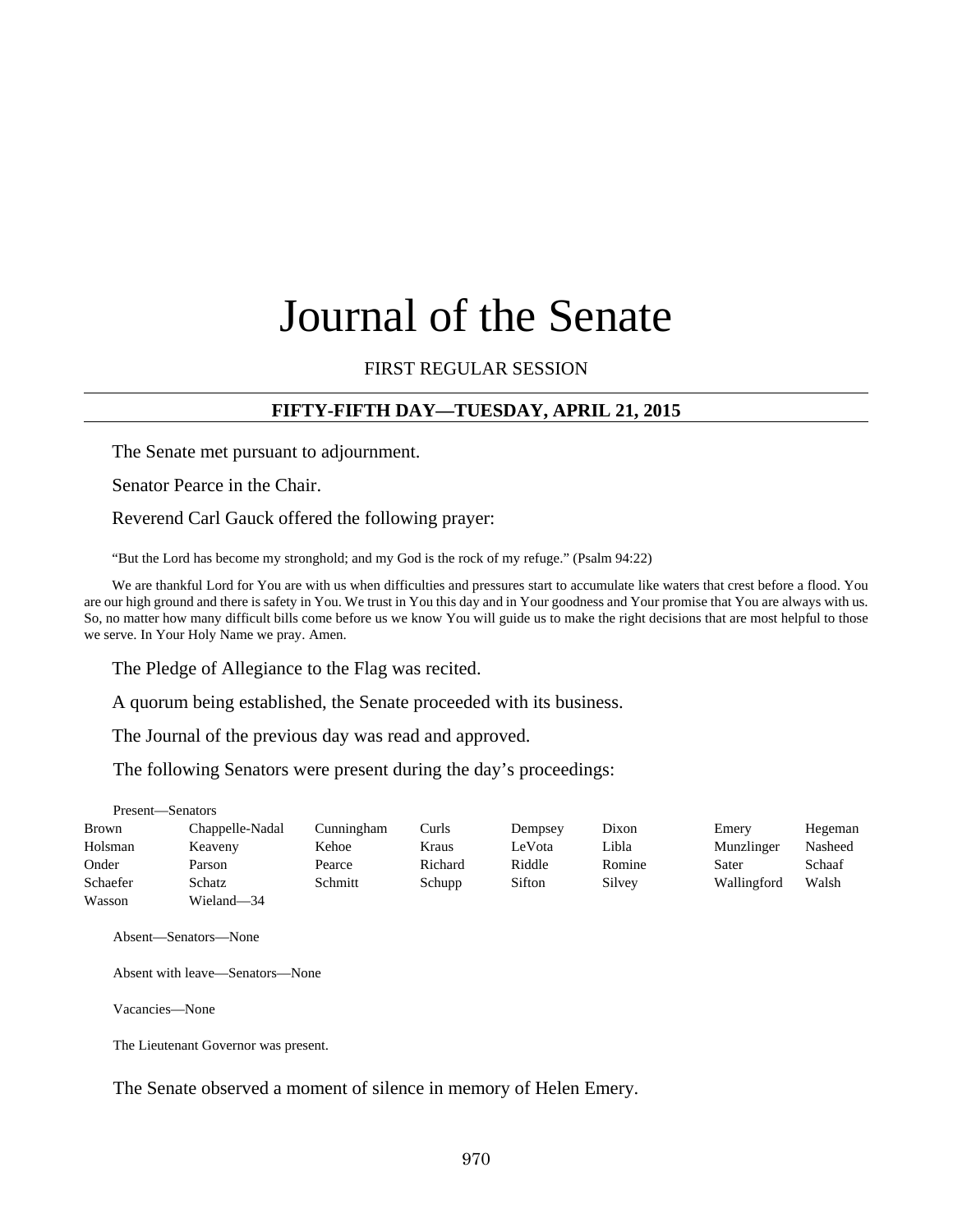#### **RESOLUTIONS**

Senator Silvey offered Senate Resolution No. 853, regarding Jake Hall, Liberty, which was adopted.

Senator Kehoe offered Senate Resolution No. 854, regarding Debbie Poire, Linn, which was adopted.

Senator Munzlinger offered Senate Resolution No. 855, regarding Seamus Roy McGarvey, which was adopted.

Senator Munzlinger offered Senate Resolution No. 856, regarding Terence William McGarvey, IV, which was adopted.

Senator Sater offered Senate Resolution No. 857, regarding Bridget Schumer, Perryville, which was adopted.

Senator Sater offered Senate Resolution No. 858, regarding Shelby Thomas, Crane, which was adopted.

Senator LeVota offered Senate Resolution No. 859, regarding Kevin Sexton, Carrollton, which was adopted.

Senator LeVota offered Senate Resolution No. 860, regarding Alise Martiny, Independence, which was adopted.

Senator LeVota offered Senate Resolution No. 861, regarding Joseph S. Capra, Kansas City, which was adopted.

## **REPORTS OF STANDING COMMITTEES**

Senator Richard, Chairman of the Committee on Rules, Joint Rules, Resolutions and Ethics, submitted the following reports:

Mr. President: Your Committee on Rules, Joint Rules, Resolutions and Ethics, to which were referred **SB 352** and **SS** for **SB 314**, begs leave to report that it has examined the same and finds that the bills have been truly perfected and that the printed copies furnished the Senators are correct.

Also,

Mr. President: Your Committee on Rules, Joint Rules, Resolutions and Ethics, to which was referred **SCS** for **SB 19**, begs leave to report that it has examined the same and finds that the bill has been duly enrolled and that the printed copies furnished the Senators are correct.

#### **MESSAGES FROM THE HOUSE**

The following messages were received from the House of Representatives through its Chief Clerk:

Mr. President: The Speaker of the House has appointed the following committee to act with a like committee from the Senate on **SCS** for **HCS** for **HB 42**, as amended. Representatives: Wood, Cierpiot, Lair, Pierson and Curtis.

Also,

Mr. President: The Speaker of the House has appointed the following committee to act with a like committee from the Senate on **HCS** for **SCS** for **SB 152**, as amended. Representatives: Miller, Ross, Berry, Smith and Nichols.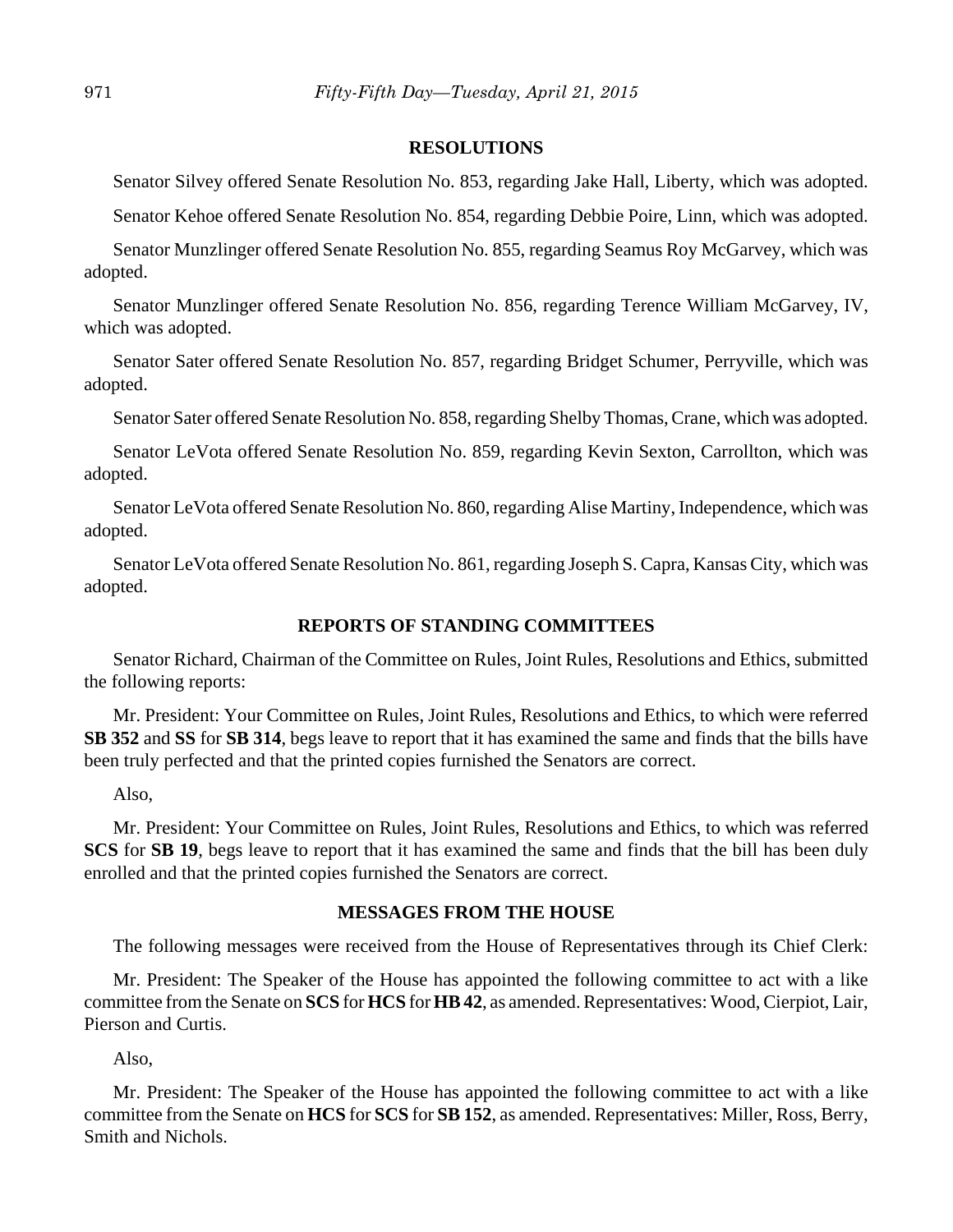Also,

Mr. President: I am instructed by the House of Representatives to inform the Senate that the House refuses to recede from its position on **HCS** for **SB 104**, as amended, and grants the Senate a conference thereon.

Also,

Mr. President: The Speaker of the House has appointed the following committee to act with a like committee from the Senate on **HCS** for **SB 104**, as amended. Representatives: Dugger, Entlicher, Alferman, Conway (10) and Newman.

Also,

Mr. President: I am instructed by the House of Representatives to inform the Senate that the House has taken up and passed **HCS** for **HB 1084**, entitled:

An Act to amend chapter 643, RSMo, by adding thereto one new section relating to sulfur dioxide ambient air quality monitoring.

In which the concurrence of the Senate is respectfully requested.

Read 1st time.

Also,

Mr. President: I am instructed by the House of Representatives to inform the Senate that the House has taken up and passed **HCS** for **HB 796**, entitled:

An Act to repeal section 208.152, RSMo, and to enact in lieu thereof two new sections relating to public assistance.

In which the concurrence of the Senate is respectfully requested.

Read 1st time.

Also,

Mr. President: I am instructed by the House of Representatives to inform the Senate that the House has taken up and passed **HCS** for **HB 752**, entitled:

An Act to repeal section 105.669, RSMo, and to enact in lieu thereof one new section relating to public employee retirement plan benefits.

In which the concurrence of the Senate is respectfully requested.

Read 1st time.

Also,

Mr. President: I am instructed by the House of Representatives to inform the Senate that the House has taken up and passed **HCS** for **HB 734**, entitled:

An Act to repeal sections 135.341, 210.001, 210.110, 455.230, and 492.304, RSMo, and to enact in lieu thereof seven new sections relating to child protection.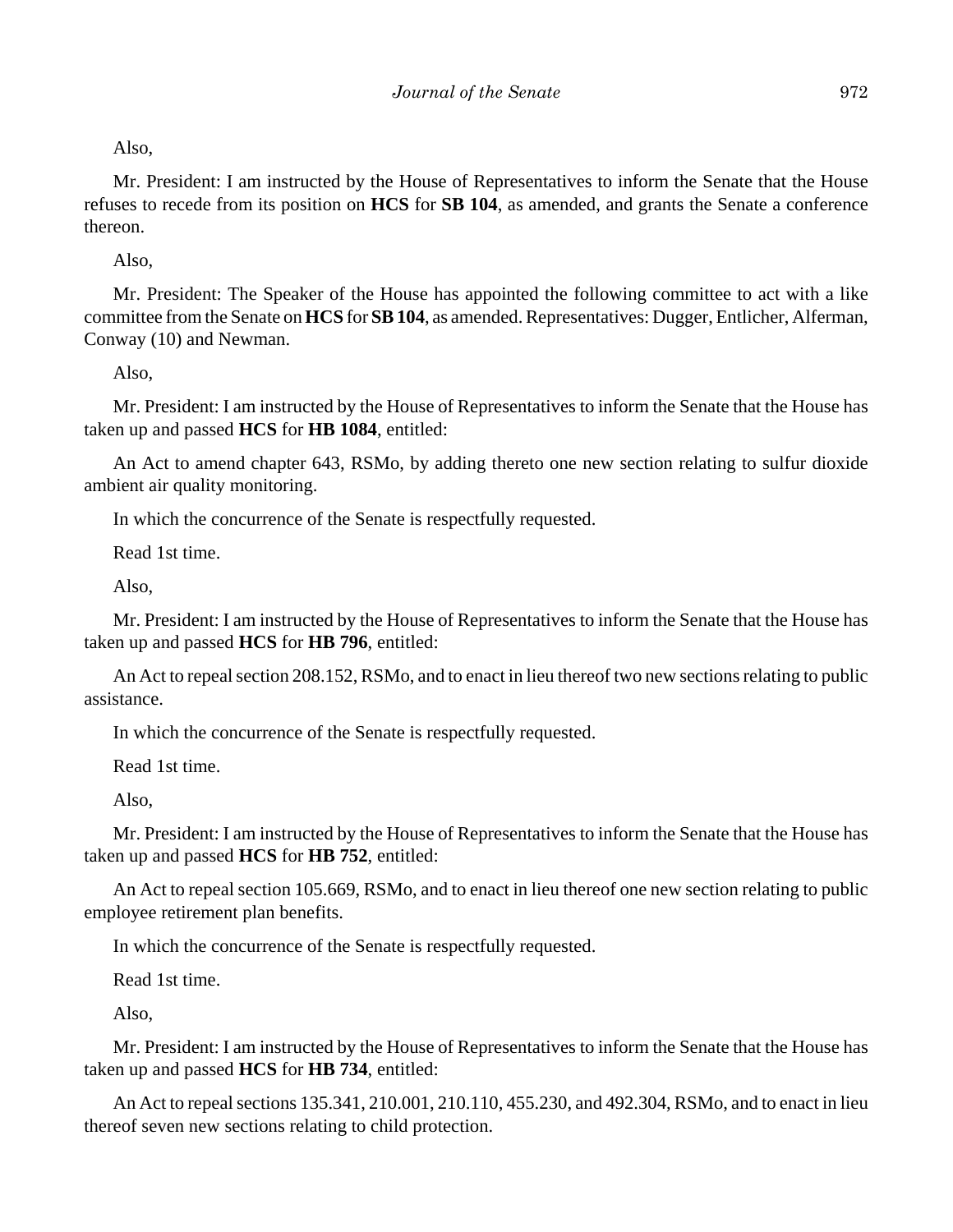In which the concurrence of the Senate is respectfully requested.

Read 1st time.

Also,

Mr. President: I am instructed by the House of Representatives to inform the Senate that the House has taken up and passed **HB 684**, entitled:

An Act to repeal section 475.125, RSMo, and to enact in lieu thereof five new sections relating to guardianships.

In which the concurrence of the Senate is respectfully requested.

Read 1st time.

Also,

Mr. President: I am instructed by the House of Representatives to inform the Senate that the House has taken up and passed **HCS** for **HB 1002**, entitled:

An Act to repeal sections 301.140, 301.190, and 407.581, RSMo, and to enact in lieu thereof three new sections relating to the ownership of motor vehicles.

In which the concurrence of the Senate is respectfully requested.

Read 1st time.

Also,

Mr. President: I am instructed by the House of Representatives to inform the Senate that the House has taken up and passed **HB 832**, entitled:

An Act to amend chapter 192, RSMo, by adding thereto one new section relating to the inspection of certain x-ray systems.

In which the concurrence of the Senate is respectfully requested.

Read 1st time.

Also,

Mr. President: I am instructed by the House of Representatives to inform the Senate that the House has taken up and passed **HCS** for **HB 976**, entitled:

An Act to repeal sections 210.003, 210.221, and 210.861, RSMo, and to enact in lieu thereof six new sections relating to the protection of children, with an emergency clause.

Emergency clause adopted.

In which the concurrence of the Senate is respectfully requested.

Read 1st time.

Also,

Mr. President: I am instructed by the House of Representatives to inform the Senate that the House has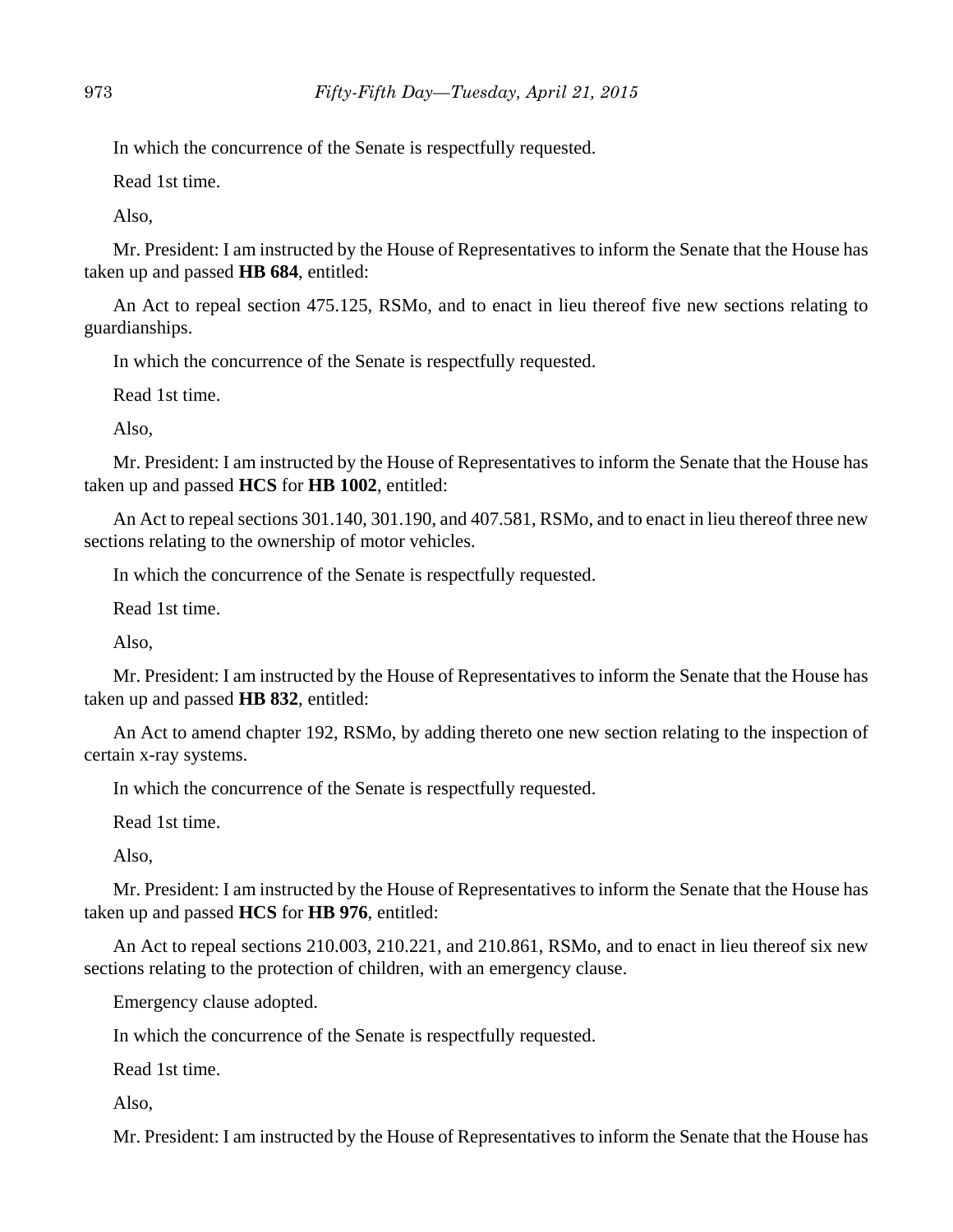taken up and passed **HB 1093**, entitled:

An Act to repeal section 261.241, RSMo, and to enact in lieu thereof one new section relating to honey.

In which the concurrence of the Senate is respectfully requested.

Read 1st time.

## **CONFERENCE COMMITTEE APPOINTMENTS**

President Pro Tem Dempsey appointed the following conference committee to act with a like committee from the House on **HCS** for **SB 104**, as amended: Senators Kraus, Wasson, Hegeman, Keaveny and Schupp.

## **SENATE BILLS FOR PERFECTION**

Senator Hegeman moved that **SB 405** be taken up for perfection, which motion prevailed.

On motion of Senator Hegeman, **SB 405** was declared perfected and ordered printed.

Senator Emery moved that **SB 87**, with **SCS**, be called from the Informal Calendar and taken up for perfection, which motion prevailed.

**SCS** for **SB 87**, entitled:

## SENATE COMMITTEE SUBSTITUTE FOR SENATE BILL NO. 87

An Act to repeal section 29.230, RSMo, and to enact in lieu thereof one new section relating to audits of political subdivisions.

Was taken up.

Senator Emery moved that **SCS** for **SB 87** be adopted.

President Kinder assumed the Chair.

Senator Emery offered **SS** for **SCS** for **SB 87**, entitled:

## SENATE SUBSTITUTE FOR SENATE COMMITTEE SUBSTITUTE FOR SENATE BILL NO. 87

An Act to repeal section 29.230, RSMo, and to enact in lieu thereof one new section relating to audits of political subdivisions.

Senator Emery moved that **SS** for **SCS** for **SB 87** be adopted, which motion prevailed.

On motion of Senator Emery, **SS** for **SCS** for **SB 87** was declared perfected and ordered printed.

Senator Schaaf moved that **SB 53** be called from the Informal Calendar and taken up for perfection, which motion prevailed.

Senator Schaaf offered **SS** for **SB 53**, entitled:

## SENATE SUBSTITUTE FOR SENATE BILL NO. 53

An Act to amend chapter 197, RSMo, by adding thereto one new section relating to certificate of need for long-term care facilities.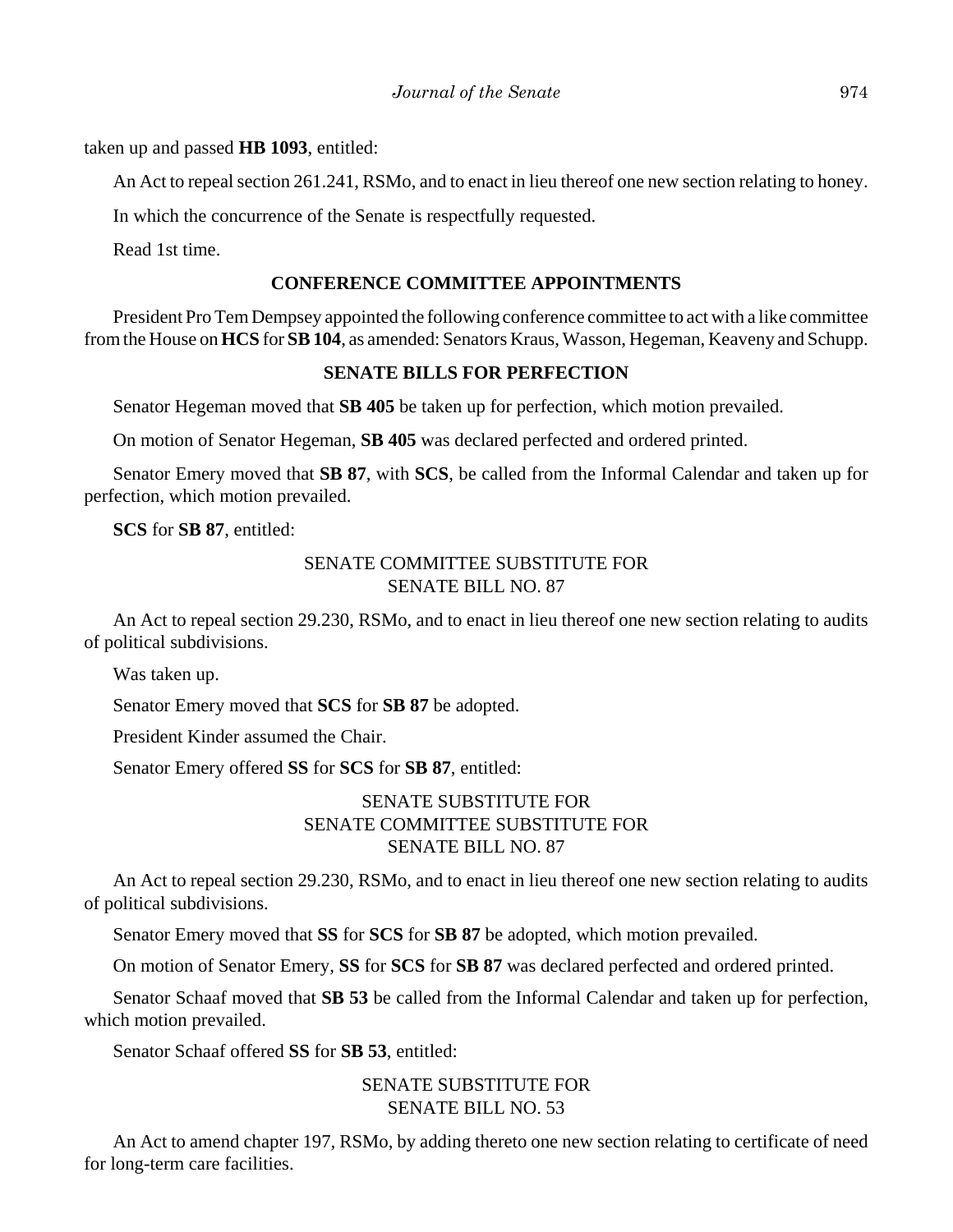Senator Pearce assumed the Chair.

Senator Schaaf moved that **SS** for **SB 53** be adopted.

On motion of Senator Schaaf, **SB 53**, with **SS** (pending), was placed on the Informal Calendar.

## **SIGNING OF BILLS**

The President Pro Tem announced that all other business would be suspended and **SCS** for **SB 19**, having passed both branches of the General Assembly, would be read at length by the Secretary, and if no objections be made, the bill would be signed by the President Pro Tem to the end that it may become law. No objections being made, the bill was so read by the Secretary and signed by the President Pro Tem.

Senator Kehoe assumed the Chair.

## **MESSAGES FROM THE HOUSE**

The following message was received from the House of Representatives through its Chief Clerk:

Mr. President: I am instructed by the House of Representatives to inform the Senate that the House has concurred in **SA 1** to **SA 1**, **SA 1**, as amended, **SA 2**, **SA 3** and **SA 4** to **HB 150** and has taken up and passed **HB 150**, as amended.

President Pro Tem Dempsey assumed the Chair.

## **REFERRALS**

President Pro Tem Dempsey referred **HB 514**; **HJR 1**; **HCS** for **HB 50**, with **SCS**; **HB 556**, with **SCS**; and **SB 352** to the Committee on Governmental Accountability and Fiscal Oversight.

President Pro Tem Dempsey referred **SCR 38** to the Committee on Rules, Joint Rules, Resolutions and Ethics.

Senator Dixon assumed the Chair.

## **BILLS DELIVERED TO THE GOVERNOR**

**SCS** for **SB 19**, after having been duly signed by the Speaker of the House of Representatives in open session, was delivered to the Governor by the Secretary of the Senate.

## **HOUSE BILLS ON SECOND READING**

The following Bills were read the 2nd time and referred to the Committees indicated:

**HCS** for **HB 457**––Education.

**HB 1064**––Financial and Governmental Organizations and Elections.

**HCS** for **HB 538**––Veterans' Affairs and Health.

**HB 557**––Judiciary and Civil and Criminal Jurisprudence.

**HB 643**––General Laws and Pensions.

**HB 776**––Rules, Joint Rules, Resolutions and Ethics.

**HB 918**––Commerce, Consumer Protection, Energy and the Environment.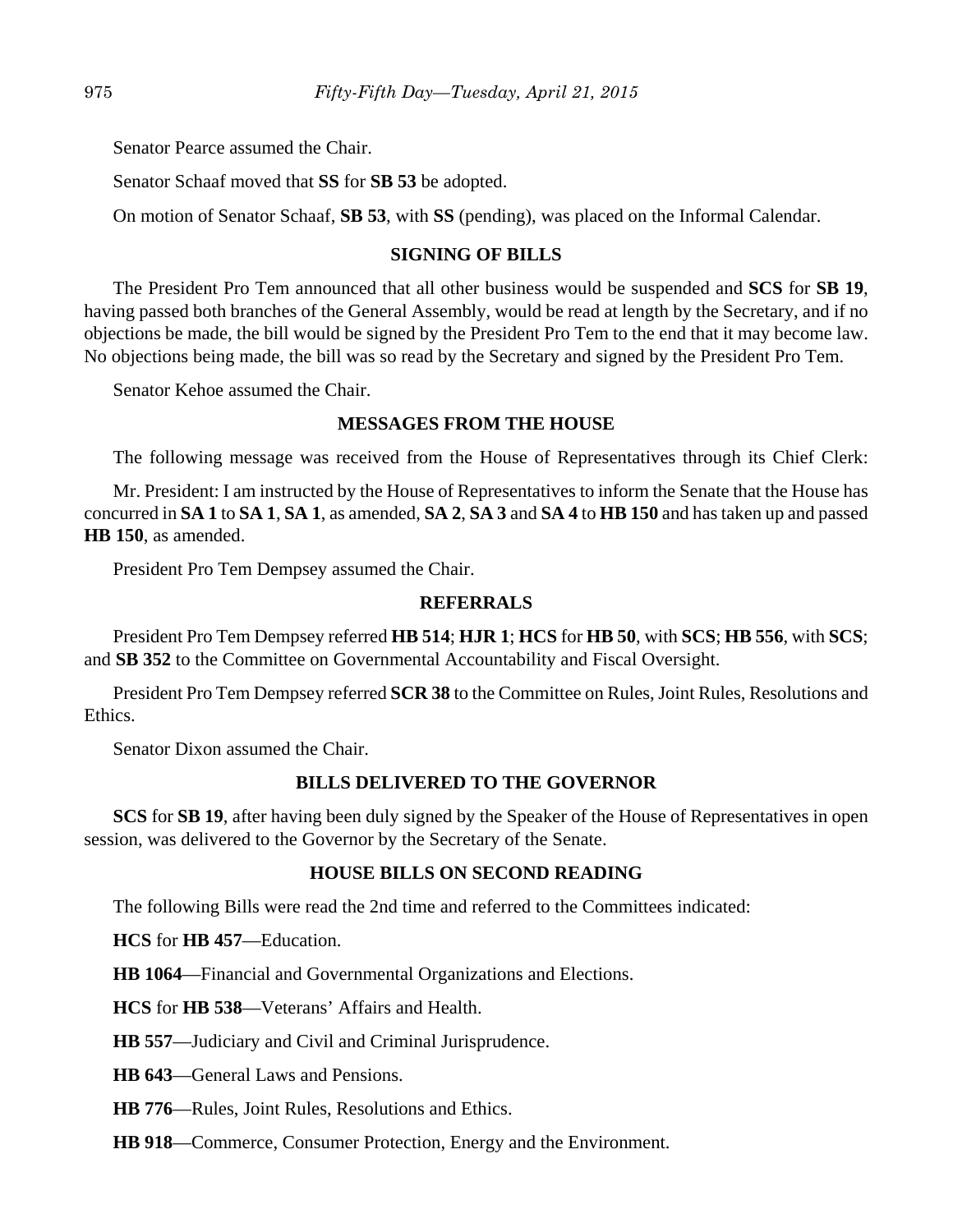- **HCS** for **HBs 405** and **381**––Education.
- **HB 923**––Commerce, Consumer Protection, Energy and the Environment.
- **HCS** for **HB 296**––Transportation, Infrastructure and Public Safety.
- **HCS** for **HB 129**––Veterans' Affairs and Health.
- **HCS** for **HB 444**––Ways and Means.
- **HCS** for **HB 759**––Ways and Means.
- **HCS** for **HB 868**––Jobs, Economic Development and Local Government.
- **HCS** for **HB 258**––Agriculture, Food Production and Outdoor Resources.
- **HB 1070**––Veterans' Affairs and Health.
- **HCS** for **HB 121**––Jobs, Economic Development and Local Government.
- **HB 609**––Small Business, Insurance and Industry.
- **HCS** for **HB 864**––Small Business, Insurance and Industry.
- **HB 462**––Judiciary and Civil and Criminal Jurisprudence.
- **HCS** for **HB 1134**––General Laws and Pensions.
- **HB 1305**––Commerce, Consumer Protection, Energy and the Environment.
- **HCS** for **HB 672**––Veterans' Affairs and Health.
- **HCS** for **HB 110**––Jobs, Economic Development and Local Government.
- **HCS** for **HB 692**––Financial and Governmental Organizations and Elections.
- **HCS** for **HB 994**––Jobs, Economic Development and Local Government.
- **HB 473**––Jobs, Economic Development and Local Government.
- **HB 743**––Jobs, Economic Development and Local Government.
- **HB 996**––Jobs, Economic Development and Local Government.
- **HB 787**––Veterans' Affairs and Health.
- **HB 218**––Judiciary and Civil and Criminal Jurisprudence.
- **HCS** for **HB 838**––Financial and Governmental Organizations and Elections.
- **HB 1087**––General Laws and Pensions.

President Pro Tem Dempsey assumed the Chair.

#### **REPORTS OF STANDING COMMITTEES**

Senator Parson, Chairman of the Committee on Small Business, Insurance and Industry, submitted the following report: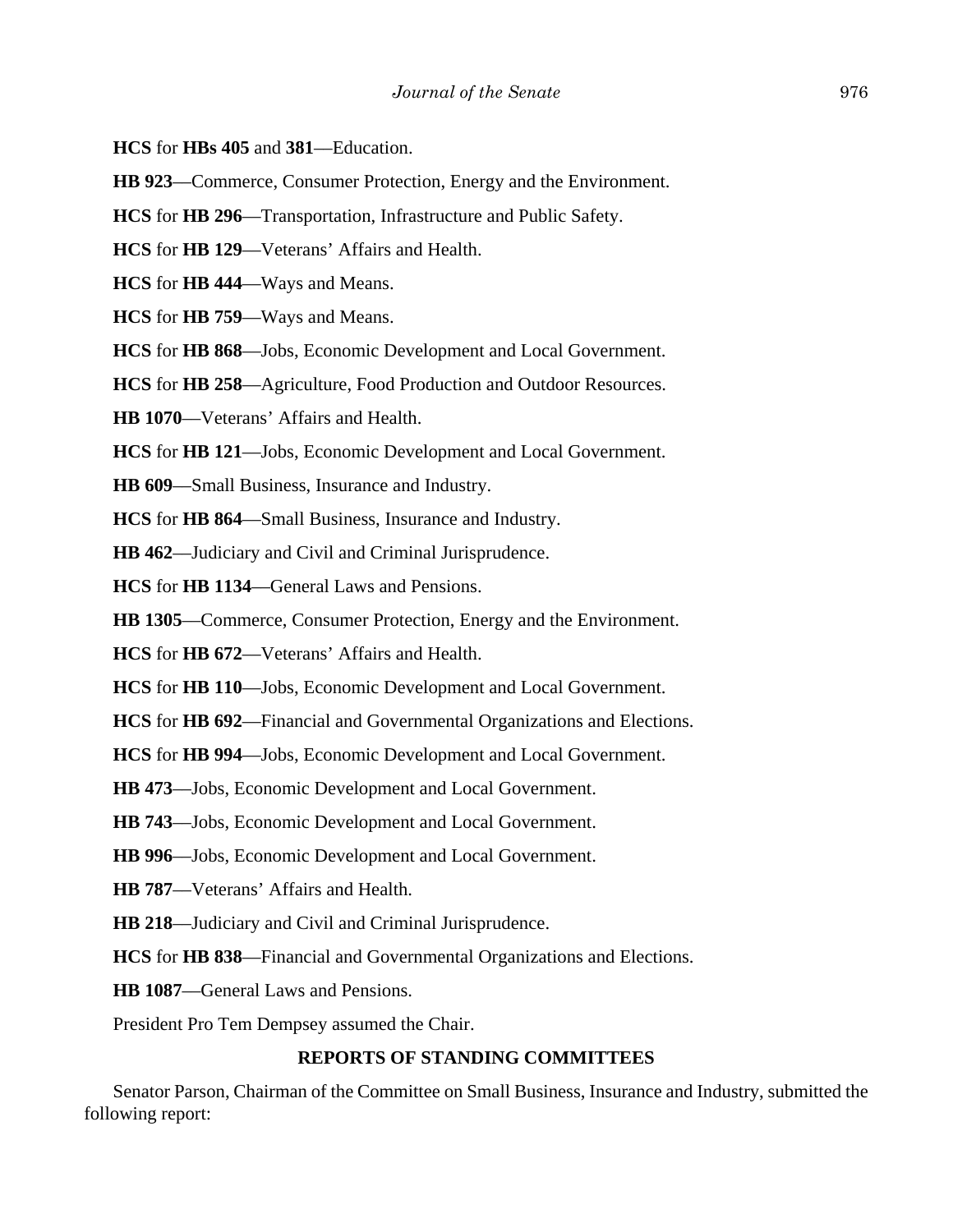Mr. President: Your Committee on Small Business, Insurance and Industry, to which was referred **SB 220**, begs leave to report that it has considered the same and recommends that the bill do pass.

Senator Richard, Chairman of the Committee on Rules, Joint Rules, Resolutions and Ethics, submitted the following reports:

Mr. President: Your Committee on Rules, Joint Rules, Resolutions and Ethics, to which was referred **SCR 24**, begs leave to report that it has considered the same and recommends that the concurrent resolution do pass.

Also,

Mr. President: Your Committee on Rules, Joint Rules, Resolutions and Ethics, to which was referred **SCR 35**, begs leave to report that it has considered the same and recommends that the concurrent resolution do pass.

Also,

Mr. President: Your Committee on Rules, Joint Rules, Resolutions and Ethics, to which was referred **SCR 36**, begs leave to report that it has considered the same and recommends that the concurrent resolution do pass.

Also,

Mr. President: Your Committee on Rules, Joint Rules, Resolutions and Ethics, to which was referred **HCR 38**, begs leave to report that it has considered the same and recommends that the Senate Committee Substitute, hereto attached, do pass.

#### SENATE COMMITTEE SUBSTITUTE FOR HOUSE CONCURRENT RESOLUTION NO. 38

Whereas, human trafficking is a form of slavery in which psychological and physical coercion is used to force people to perform commercial sex acts, house-keeping, farm work, and other types of labor and services; and

Whereas, the human trafficking industry generates one hundred fifty billion dollars in annual profits throughout the world on the backs of an estimated twenty-one million victims, including five and a half million children; and

Whereas, despite the efforts of dozens of nonprofit organizations dedicated to fighting human trafficking, it is the fastest growing criminal industry in the world:

Now Therefore Be It Resolved that the members of the Missouri Senate, Ninety-eighth General Assembly, First Regular Session, the House of Representatives concurring therein, hereby create the Human Trafficking Task Force; and

Be It Further Resolved that the mission of the task force shall be to raise awareness of the human trafficking problem in Missouri and provide organizations and agencies that enforce human trafficking laws and assist victims with a central place to share information; and

Be It Further Resolved that the task force shall consist of the following members:

- (1) Two members of the Senate to be appointed by the President Pro Tempore of the Senate;
- (2) Two members of the House of Representatives to be appointed by the Speaker of the House of Representatives;
- (3) The Attorney General or his or her designee;
- (4) The Director of the Department of Public Safety or his or her designee;
- (5) A circuit court judge who has experience handling juvenile court matters, appointed by the President Pro Tempore of the Senate;
- (6) A prosecuting or circuit attorney, appointed by the Speaker of the House of Representatives;
- (7) A juvenile officer from a circuit court, appointed by the President Pro Tempore of the Senate;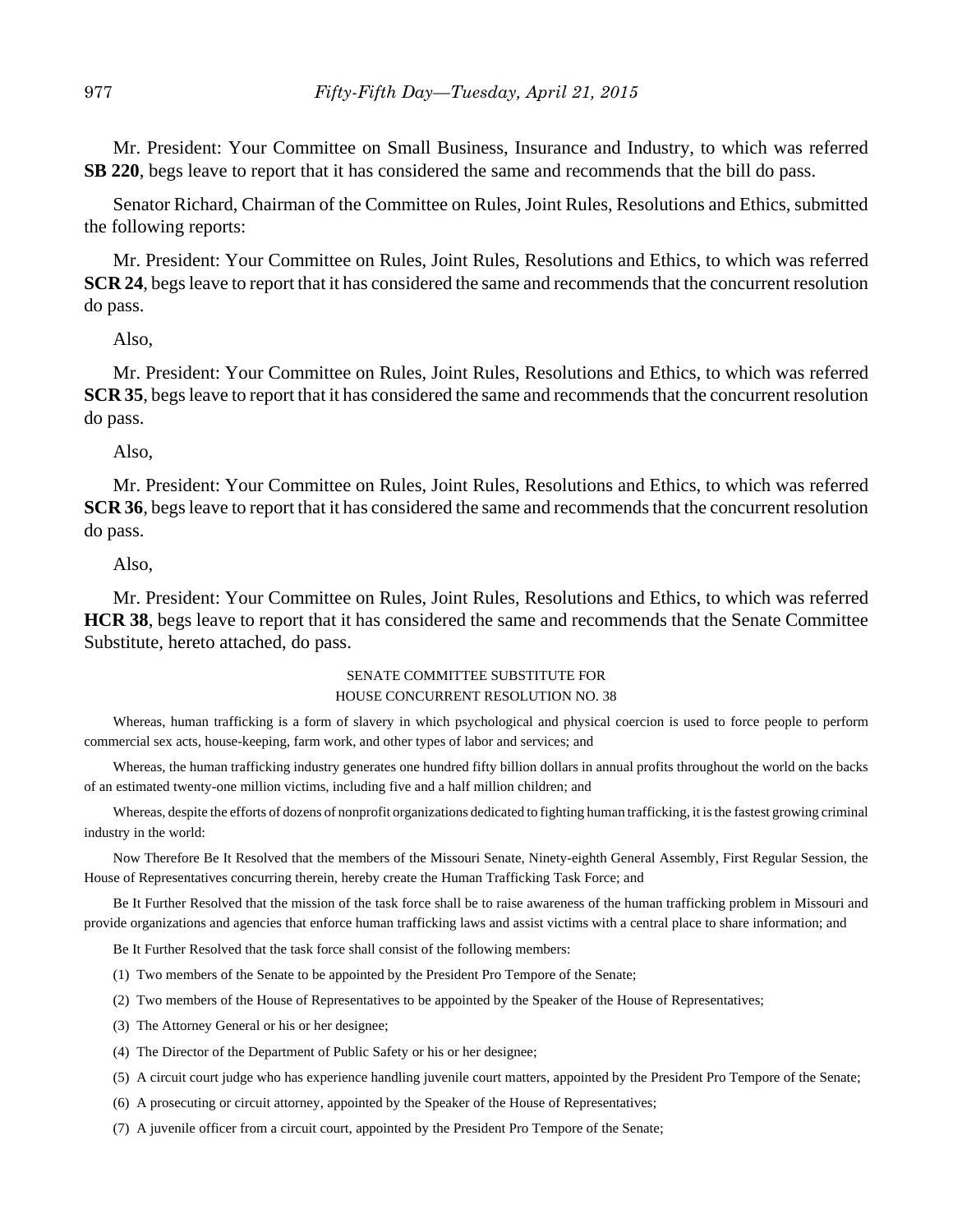(8) The Commissioner of Education or his or her designee;

(9) The Director of the Department of Social Services or his or her designee;

(10) The Director of the Department of Mental Health or his or her designee;

(11) One representative from the Office of Child Advocate, appointed by the President Pro Tempore of the Senate;

(12) One medical provider with professional expertise in child abuse and medical forensics, appointed by the Speaker of the House of Representatives;

(13) The chief of a municipal police force appointed by the President Pro Tempore of the Senate;

(14) A county sheriff to be appointed by the Speaker of the House of Representatives; and

(15) Six representatives from geographically diverse non-governmental organizations that assist victims of human trafficking, three of whom shall be appointed by the President Pro Tempore of the Senate and three of whom shall be appointed by the Speaker of the House of Representatives; and

Be It Further Resolved that the staffs of Senate Research, House Research, and the Joint Committee on Legislative Research shall provide such legal, research, clerical, technical, and bill drafting services as the task force may require in the performance of its duties; and

Be It Further Resolved that the task force, its members, and any staff assigned to the task force shall receive reimbursement for their actual and necessary expenses incurred in attending meetings of the Task Force or any subcommittee thereof; and

Be It Further Resolved that the task force shall meet within two months from adoption of this resolution; and

Be It Further Resolved that the task force shall report a summary of its activities and any recommendations for legislation to the General Assembly by January 1, 2017; and

Be It Further Resolved that the Human Trafficking Task Force is authorized to function during the legislative interim of both the first and second regular sessions of the 98th General Assembly, as authorized by **State v. Atterburry**, 300 S.W.2d 806 (Mo. 1957); and

Be It Further Resolved that the task force shall terminate on January 1, 2017; and

Be It Further Resolved that the Secretary of the Missouri Senate be instructed to prepare properly inscribed copies of this resolution for the Attorney General, the Director of the Department of Public Safety, the Director of the Department of Mental Health, the Commissioner of Education, the Director of the Department of Social Services, and the Office of Child Advocate.

Also,

Mr. President: Your Committee on Rules, Joint Rules, Resolutions and Ethics, to which was referred **HCR 34**, begs leave to report that it has considered the same and recommends that the concurrent resolution do pass.

Also,

Mr. President: Your Committee on Rules, Joint Rules, Resolutions and Ethics, to which was referred **HCS** for **HJR 34**, begs leave to report that it has considered the same and recommends that the Senate Committee Substitute, hereto attached, do pass.

## **MESSAGES FROM THE HOUSE**

The following messages were received from the House of Representatives through its Chief Clerk:

Mr. President: I am instructed by the House of Representatives to inform the Senate that the House has taken up and passed **HCS** for **HB 377**, entitled:

An Act to repeal section 173.750, RSMo, and to enact in lieu thereof three new sections relating to remediation prevention.

In which the concurrence of the Senate is respectfully requested.

Read 1st time.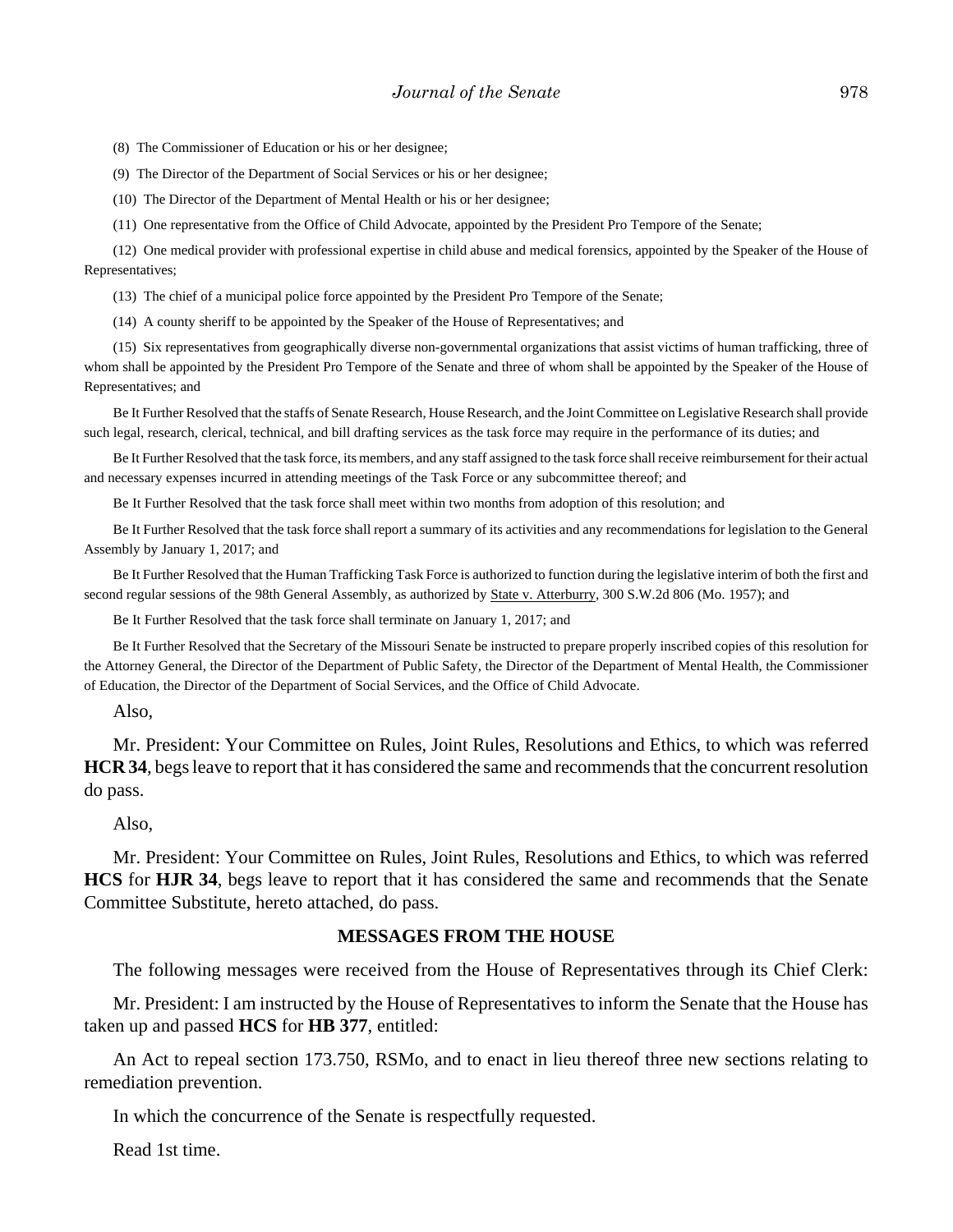Also,

Mr. President: I am instructed by the House of Representatives to inform the Senate that the House has taken up and passed **HB 691**, entitled:

An Act to repeal sections 105.915 and 105.927, RSMo, and to enact in lieu thereof two new sections relating to the Missouri state employees' retirement system.

In which the concurrence of the Senate is respectfully requested.

Read 1st time.

Also,

Mr. President: I am instructed by the House of Representatives to inform the Senate that the House has taken up and passed **HB 940**, entitled:

An Act to repeal section 104.1003, RSMo, and to enact in lieu thereof two new sections relating to retirement.

In which the concurrence of the Senate is respectfully requested.

Read 1st time.

On motion of Senator Richard, the Senate recessed until 3:00 p.m.

## **RECESS**

The time of recess having expired, the Senate was called to order by President Kinder.

## **THIRD READING OF SENATE BILLS**

**SCS** for **SB 321**, entitled:

## SENATE COMMITTEE SUBSTITUTE FOR SENATE BILL NO. 321

An Act to repeal sections 455.010, 455.020, 455.032, 455.040, 455.045, 455.050, 455.080, 455.503, 455.505, 455.513, 455.520, and 455.523, RSMo, section 455.085 as enacted by senate bill no. 491, ninety-seventh general assembly, second regular session, section 455.085 as enacted by house bill no. 215, ninety-seventh general assembly, first regular session, section 455.538 as enacted by senate bill no. 491, ninety-seventh general assembly, second regular session, and section 455.538 as enacted by house bill no. 215, ninety-seventh general assembly, first regular session, and to enact in lieu thereof fourteen new sections relating to court orders of protection that prohibit contact with victims of sexual offenses, with penalty provisions.

Was taken up by Senator Hegeman.

On motion of Senator Hegeman, **SCS** for **SB 321** was read the 3rd time and passed by the following vote:

| YEAS—Senators |            |        |         |       |            |          |               |
|---------------|------------|--------|---------|-------|------------|----------|---------------|
| <b>Brown</b>  | Cunningham | Curls  | Dempsey | Dixon | Emery      | Hegeman  | Holsman       |
| Keaveny       | Kehoe      | Kraus  | LeVota  | Libla | Munzlinger | Nasheed  | Onder         |
| Pearce        | Richard    | Riddle | Romine  | Sater | Schaaf     | Schaefer | <b>Schatz</b> |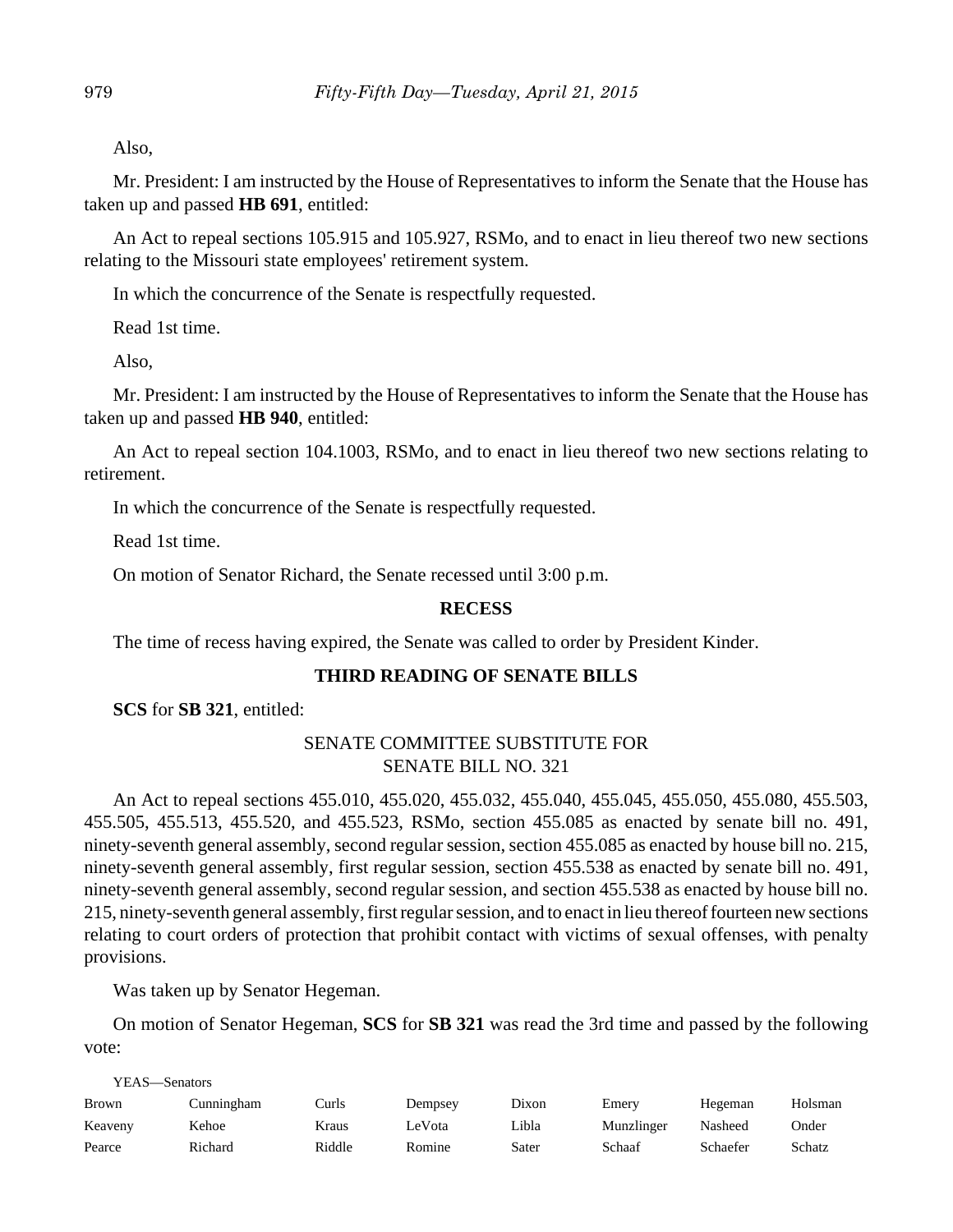| Schmitt                         | Schupp                                                                                             | Sifton | Silvey | Wallingford | Walsh | Wasson | Wieland-32 |  |  |
|---------------------------------|----------------------------------------------------------------------------------------------------|--------|--------|-------------|-------|--------|------------|--|--|
|                                 | NAYS-Senators-None                                                                                 |        |        |             |       |        |            |  |  |
|                                 | Absent-Senators<br>Chappelle-Nadal Parson-2                                                        |        |        |             |       |        |            |  |  |
| Absent with leave—Senators—None |                                                                                                    |        |        |             |       |        |            |  |  |
|                                 | Vacancies-None                                                                                     |        |        |             |       |        |            |  |  |
|                                 | The President declared the bill passed.                                                            |        |        |             |       |        |            |  |  |
|                                 | On motion of Senator Hegeman, title to the bill was agreed to.                                     |        |        |             |       |        |            |  |  |
|                                 | Senator Hegeman moved that the vote by which the bill passed be reconsidered.                      |        |        |             |       |        |            |  |  |
|                                 | Senator Richard moved that motion lay on the table, which motion prevailed.                        |        |        |             |       |        |            |  |  |
|                                 | SB 369, introduced by Senator Pearce, entitled:                                                    |        |        |             |       |        |            |  |  |
|                                 | An Act to authorize the conveyance of certain state property.                                      |        |        |             |       |        |            |  |  |
|                                 | Was taken up.                                                                                      |        |        |             |       |        |            |  |  |
|                                 | On motion of Senator Pearce, <b>SB 369</b> was read the 3rd time and passed by the following vote: |        |        |             |       |        |            |  |  |
|                                 | YEAS-Senators                                                                                      |        |        |             |       |        |            |  |  |

| Brown      | Cunningham | Curls   | Dempsey | Dixon  | Emery       | Hegeman | Holsman  |
|------------|------------|---------|---------|--------|-------------|---------|----------|
| Keaveny    | Kehoe      | Kraus   | LeVota  | Libla  | Munzlinger  | Nasheed | Onder    |
| Parson     | Pearce     | Richard | Riddle  | Romine | Sater       | Schaaf  | Schaefer |
| Schatz     | Schmitt    | Schupp  | Sifton  | Silvey | Wallingford | Walsh   | Wasson   |
| Wieland-33 |            |         |         |        |             |         |          |

NAYS—Senators—None

Absent—Senator Chappelle-Nadal—1

Absent with leave—Senators—None

Vacancies—None

The President declared the bill passed.

On motion of Senator Pearce, title to the bill was agreed to.

Senator Pearce moved that the vote by which the bill passed be reconsidered.

Senator Richard moved that motion lay on the table, which motion prevailed.

**SB 474**, introduced by Senator Wallingford, entitled:

An Act to repeal section 227.297, RSMo, and to enact in lieu thereof one new section relating to the heroes way designation program.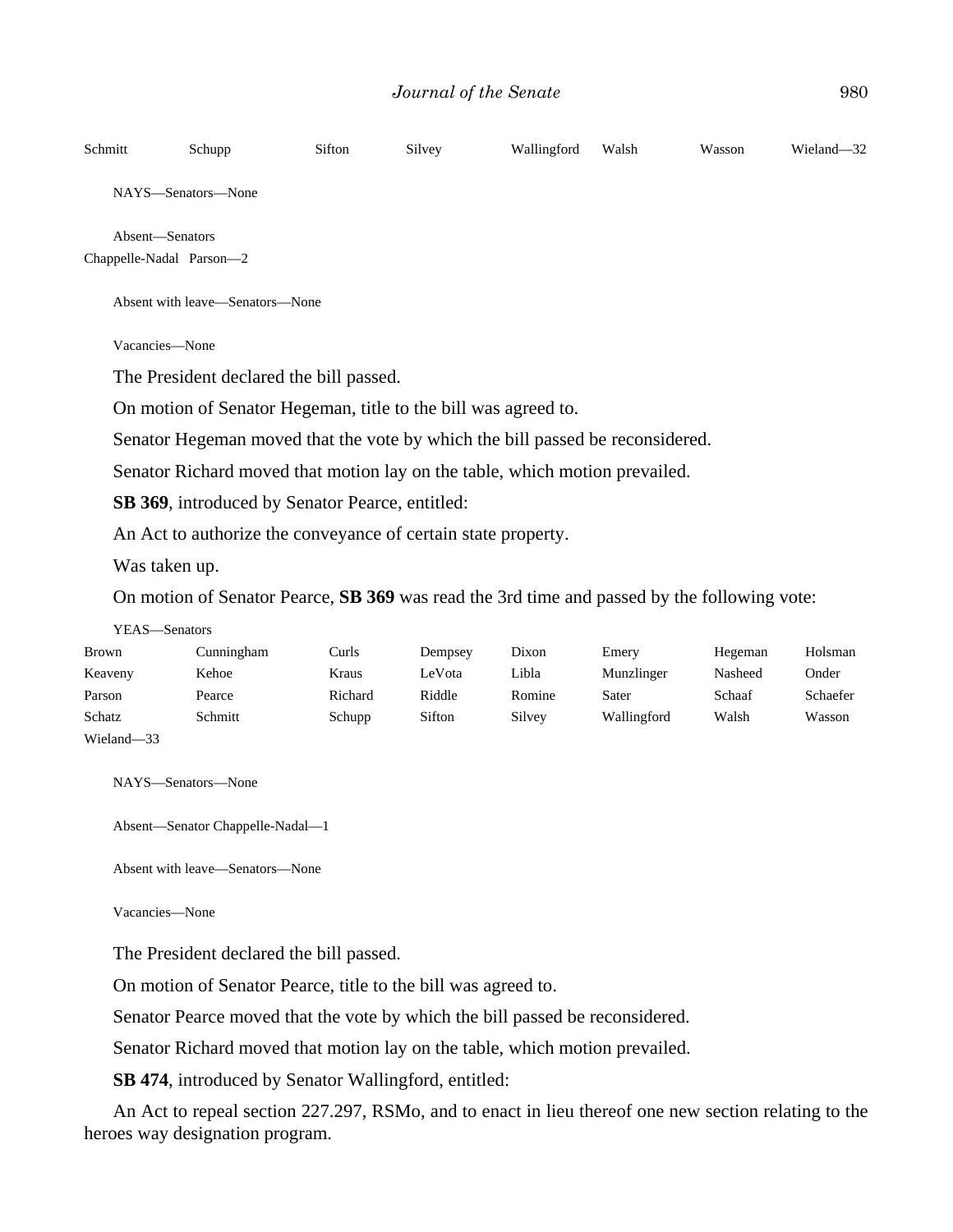Was taken up.

On motion of Senator Wallingford, **SB 474** was read the 3rd time and passed by the following vote:

| YEAS—Senators |            |         |         |        |             |         |          |
|---------------|------------|---------|---------|--------|-------------|---------|----------|
| <b>Brown</b>  | Cunningham | Curls   | Dempsey | Dixon  | Emery       | Hegeman | Holsman  |
| Keaveny       | Kehoe      | Kraus   | LeVota  | Libla  | Munzlinger  | Nasheed | Onder    |
| Parson        | Pearce     | Richard | Riddle  | Romine | Sater       | Schaaf  | Schaefer |
| Schatz        | Schmitt    | Schupp  | Sifton  | Silvey | Wallingford | Walsh   | Wasson   |
| Wieland-33    |            |         |         |        |             |         |          |

NAYS—Senators—None

Absent—Senator Chappelle-Nadal—1

Absent with leave—Senators—None

Vacancies—None

The President declared the bill passed.

On motion of Senator Wallingford, title to the bill was agreed to.

Senator Wallingford moved that the vote by which the bill passed be reconsidered.

Senator Richard moved that motion lay on the table, which motion prevailed.

**SB 500**, introduced by Senator Riddle, entitled:

An Act to repeal section 261.241, RSMo, and to enact in lieu thereof one new section relating to honey.

Was taken up.

On motion of Senator Riddle, **SB 500** was read the 3rd time and passed by the following vote:

| YEAS—Senators |            |        |             |            |         |            |         |
|---------------|------------|--------|-------------|------------|---------|------------|---------|
| <b>Brown</b>  | Cunningham | Curls  | Dempsey     | Dixon      | Emery   | Hegeman    | Holsman |
| Kehoe         | Kraus      | LeVota | Libla       | Munzlinger | Nasheed | Onder      | Parson  |
| Pearce        | Richard    | Riddle | Romine      | Sater      | Schaaf  | Schaefer   | Schatz  |
| Schmitt       | Sifton     | Silvey | Wallingford | Walsh      | Wasson  | Wieland-31 |         |

NAYS—Senators Keaveny Schupp—2

Absent—Senator Chappelle-Nadal—1

Absent with leave—Senators—None

Vacancies—None

The President declared the bill passed.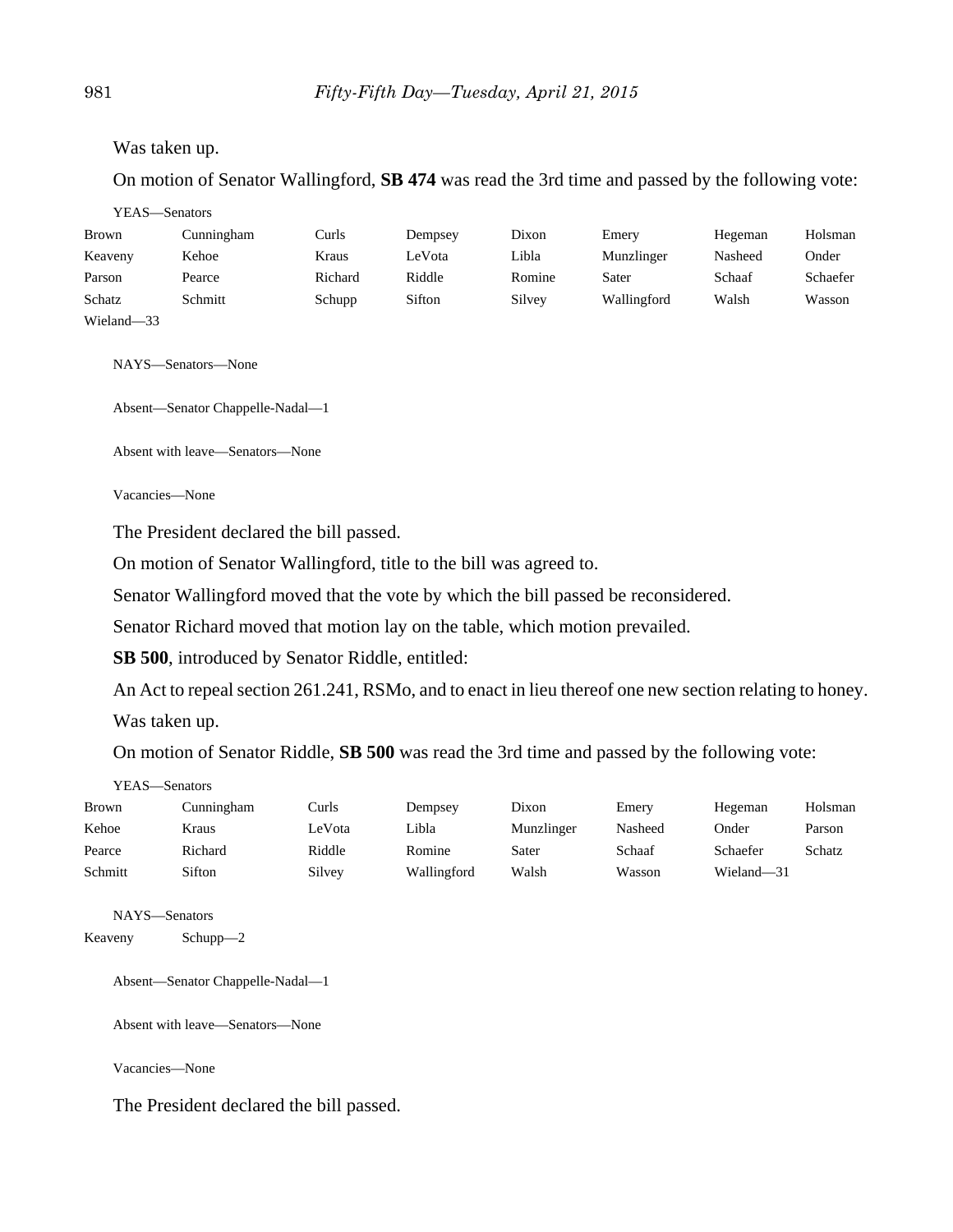On motion of Senator Riddle, title to the bill was agreed to.

Senator Riddle moved that the vote by which the bill passed be reconsidered.

Senator Richard moved that motion lay on the table, which motion prevailed.

**SB 561**, introduced by Senator Wasson, entitled:

An Act to repeal section 541.033, RSMo, and to enact in lieu thereof one new section relating to the county in which certain offenses are prosecuted.

Was taken up.

On motion of Senator Wasson, **SB 561** was read the 3rd time and passed by the following vote:

| YEAS—Senators |            |        |         |             |            |          |            |
|---------------|------------|--------|---------|-------------|------------|----------|------------|
| <b>Brown</b>  | Cunningham | Curls  | Dempsey | Dixon       | Emery      | Hegeman  | Holsman    |
| Keaveny       | Kehoe      | Kraus  | LeVota  | Libla       | Munzlinger | Onder    | Parson     |
| Pearce        | Richard    | Riddle | Romine  | Sater       | Schaaf     | Schaefer | Schatz     |
| Schmitt       | Schupp     | Sifton | Silvey  | Wallingford | Walsh      | Wasson   | Wieland-32 |
|               |            |        |         |             |            |          |            |

NAYS—Senator Nasheed—1

Absent—Senator Chappelle-Nadal—1

Absent with leave—Senators—None

Vacancies—None

The President declared the bill passed.

On motion of Senator Wasson, title to the bill was agreed to.

Senator Wasson moved that the vote by which the bill passed be reconsidered.

Senator Richard moved that motion lay on the table, which motion prevailed.

Senator Kehoe assumed the Chair.

**SB 430**, introduced by Senator Curls, entitled:

An Act to amend chapter 71, RSMo, by adding thereto one new section relating to the annexation of territory that contains any portion of a state highway.

Was taken up.

On motion of Senator Curls, **SB 430** was read the 3rd time and passed by the following vote:

YEAS—Senators

| <b>Brown</b> | Cunningham | Curls   | Dempsey | Dixon  | Emery       | Hegeman | Holsman  |
|--------------|------------|---------|---------|--------|-------------|---------|----------|
| Keaveny      | Kehoe      | Kraus   | LeVota  | Libla  | Munzlinger  | Nasheed | Onder    |
| Parson       | Pearce     | Richard | Riddle  | Romine | Sater       | Schaaf  | Schaefer |
| Schatz       | Schmitt    | Schupp  | Sifton  | Silvey | Wallingford | Walsh   | Wasson   |
| Wieland-33   |            |         |         |        |             |         |          |

NAYS—Senators—None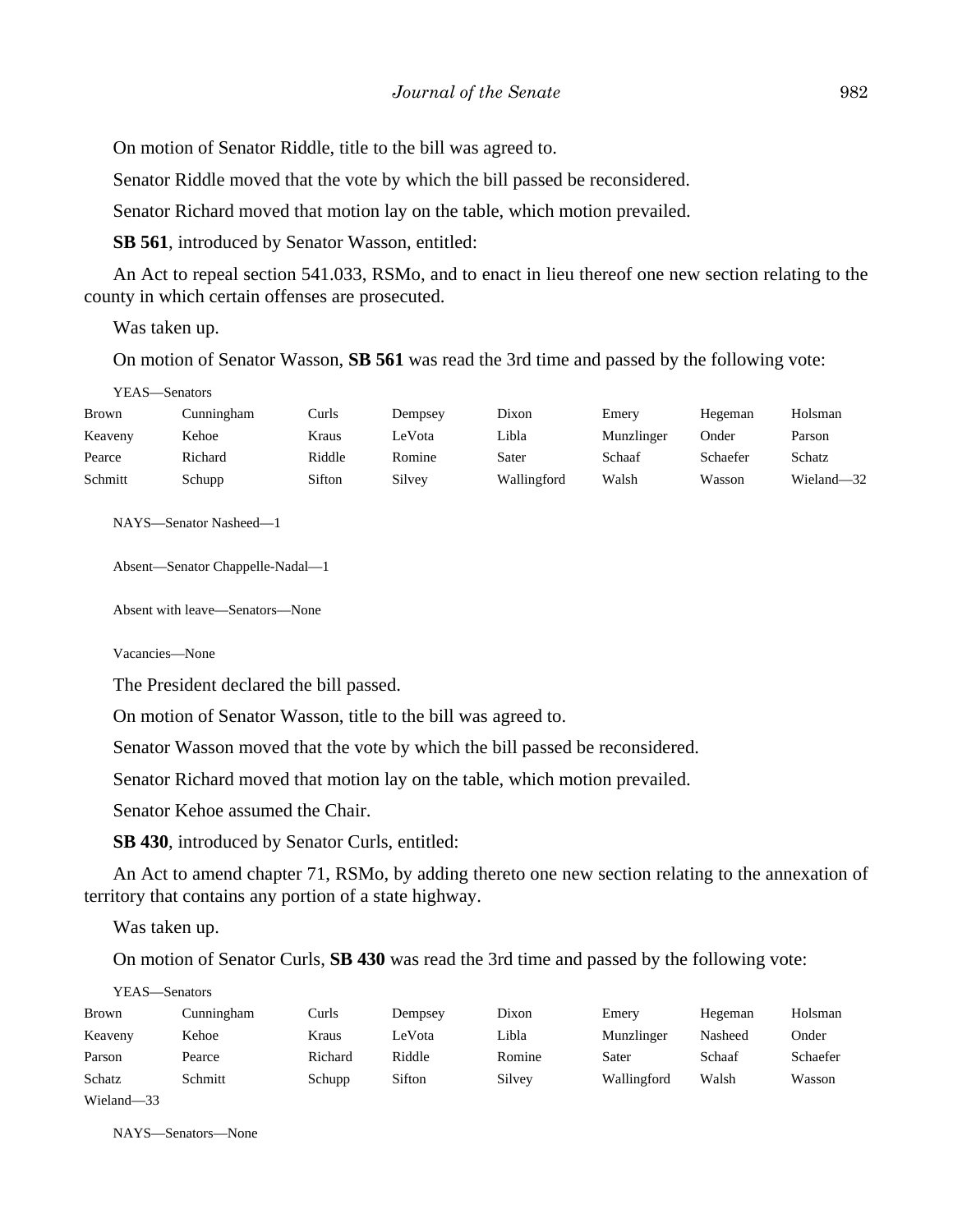Absent—Senator Chappelle-Nadal—1

Absent with leave—Senators—None

Vacancies—None

The President declared the bill passed.

On motion of Senator Curls, title to the bill was agreed to.

Senator Curls moved that the vote by which the bill passed be reconsidered.

Senator Richard moved that motion lay on the table, which motion prevailed.

Senator Onder assumed the Chair.

**SS** for **SB 457**, introduced by Senator Sater, entitled:

## SENATE SUBSTITUTE FOR SENATE BILL NO. 457

An Act to repeal section 338.200, RSMo, and to enact in lieu thereof three new sections relating to pharmacy.

Was taken up.

On motion of Senator Sater, **SS** for **SB 457** was read the 3rd time and passed by the following vote:

| YEAS—Senators |            |         |         |        |             |         |          |
|---------------|------------|---------|---------|--------|-------------|---------|----------|
| <b>Brown</b>  | Cunningham | Curls   | Dempsey | Dixon  | Emery       | Hegeman | Holsman  |
| Keaveny       | Kehoe      | Kraus   | LeVota  | Libla  | Munzlinger  | Nasheed | Onder    |
| Parson        | Pearce     | Richard | Riddle  | Romine | Sater       | Schaaf  | Schaefer |
| Schatz        | Schmitt    | Schupp  | Sifton  | Silvey | Wallingford | Walsh   | Wasson   |
| Wieland-33    |            |         |         |        |             |         |          |

NAYS—Senators—None

Absent—Senator Chappelle-Nadal—1

Absent with leave—Senators—None

Vacancies—None

The President declared the bill passed.

On motion of Senator Sater, title to the bill was agreed to.

Senator Sater moved that the vote by which the bill passed be reconsidered.

Senator Richard moved that motion lay on the table, which motion prevailed.

At the request of Senator Dempsey, **SS No. 2** for **SB 475** was placed on the Informal Calendar.

**SCS** for **SB 539**, entitled: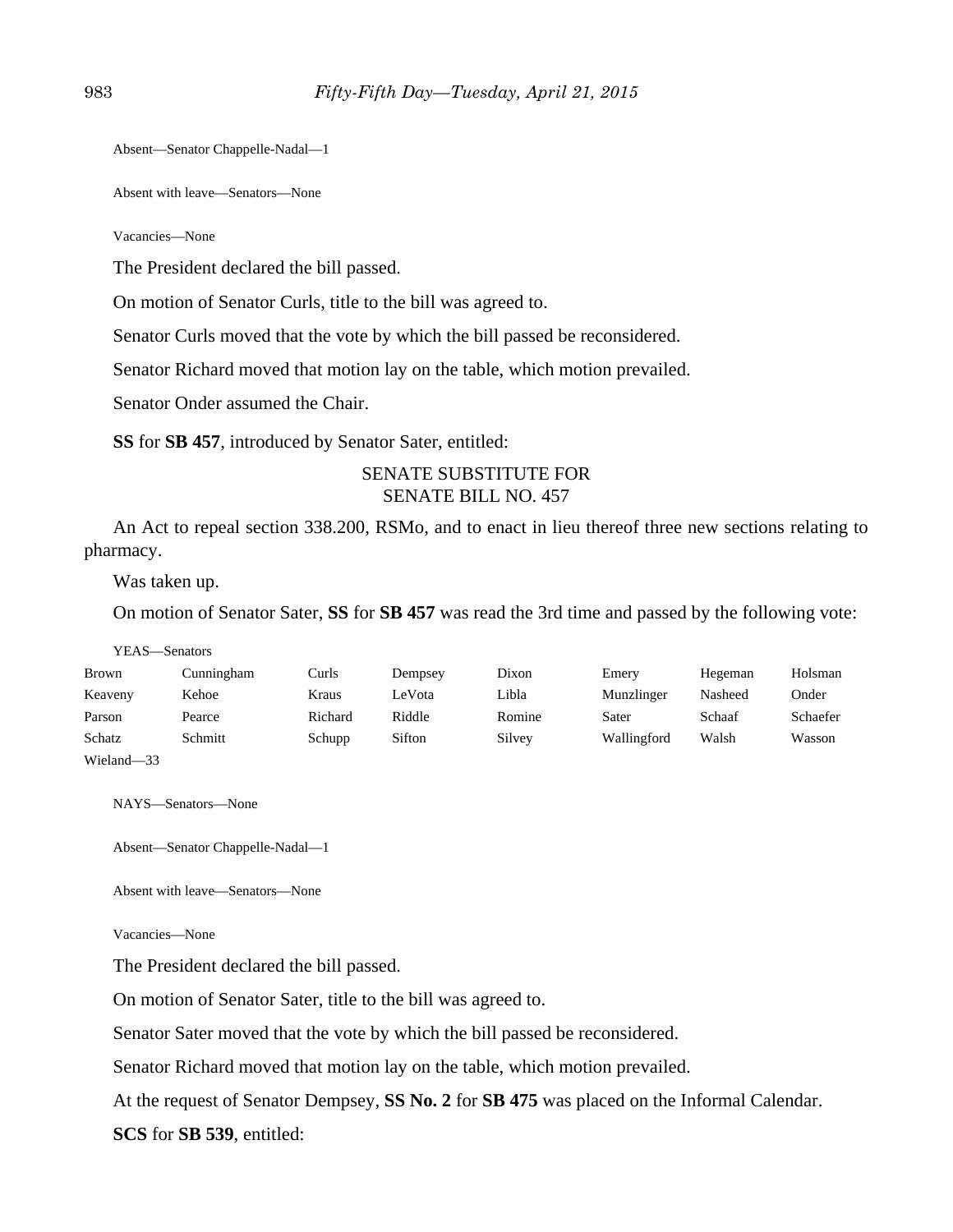## SENATE COMMITTEE SUBSTITUTE FOR SENATE BILL NO. 539

An Act to amend chapter 49, RSMo, by adding thereto one new section relating to the authority of county officers to provide passport services.

Was taken up by Senator Brown.

On motion of Senator Brown, **SCS** for **SB 539** was read the 3rd time and passed by the following vote:

| YEAS—Senators |            |         |         |        |             |         |            |
|---------------|------------|---------|---------|--------|-------------|---------|------------|
| Brown         | Cunningham | Curls   | Dempsey | Dixon  | Emery       | Hegeman | Holsman    |
| Keaveny       | Kehoe      | Kraus   | LeVota  | Libla  | Munzlinger  | Nasheed | Onder      |
| Parson        | Pearce     | Richard | Riddle  | Romine | Sater       | Schaaf  | Schaefer   |
| Schatz        | Schmitt    | Schupp  | Sifton  | Silvey | Wallingford | Walsh   | Wieland-32 |

NAYS—Senator Wasson—1

Absent—Senator Chappelle-Nadal—1

Absent with leave—Senators—None

Vacancies—None

The President declared the bill passed.

On motion of Senator Brown, title to the bill was agreed to.

Senator Brown moved that the vote by which the bill passed be reconsidered.

Senator Richard moved that motion lay on the table, which motion prevailed.

#### **SENATE BILLS FOR PERFECTION**

Senator Wasson moved that **SB 517**, with **SCS**, be called from the Informal Calendar and taken up for perfection, which motion prevailed.

**SCS** for **SB 517**, entitled:

## SENATE COMMITTEE SUBSTITUTE FOR SENATE BILL NO. 517

An Act to repeal sections 193.015 and 193.145, RSMo, and to enact in lieu thereof two new sections relating to death certificates.

Was taken up.

Senator Wasson moved that **SCS** for **SB 517** be adopted.

Senator Wasson offered **SS** for **SCS** for **SB 517**, entitled:

## SENATE SUBSTITUTE FOR SENATE COMMITTEE SUBSTITUTE FOR SENATE BILL NO. 517

An Act to repeal sections 193.015 and 193.145, RSMo, and to enact in lieu thereof two new sections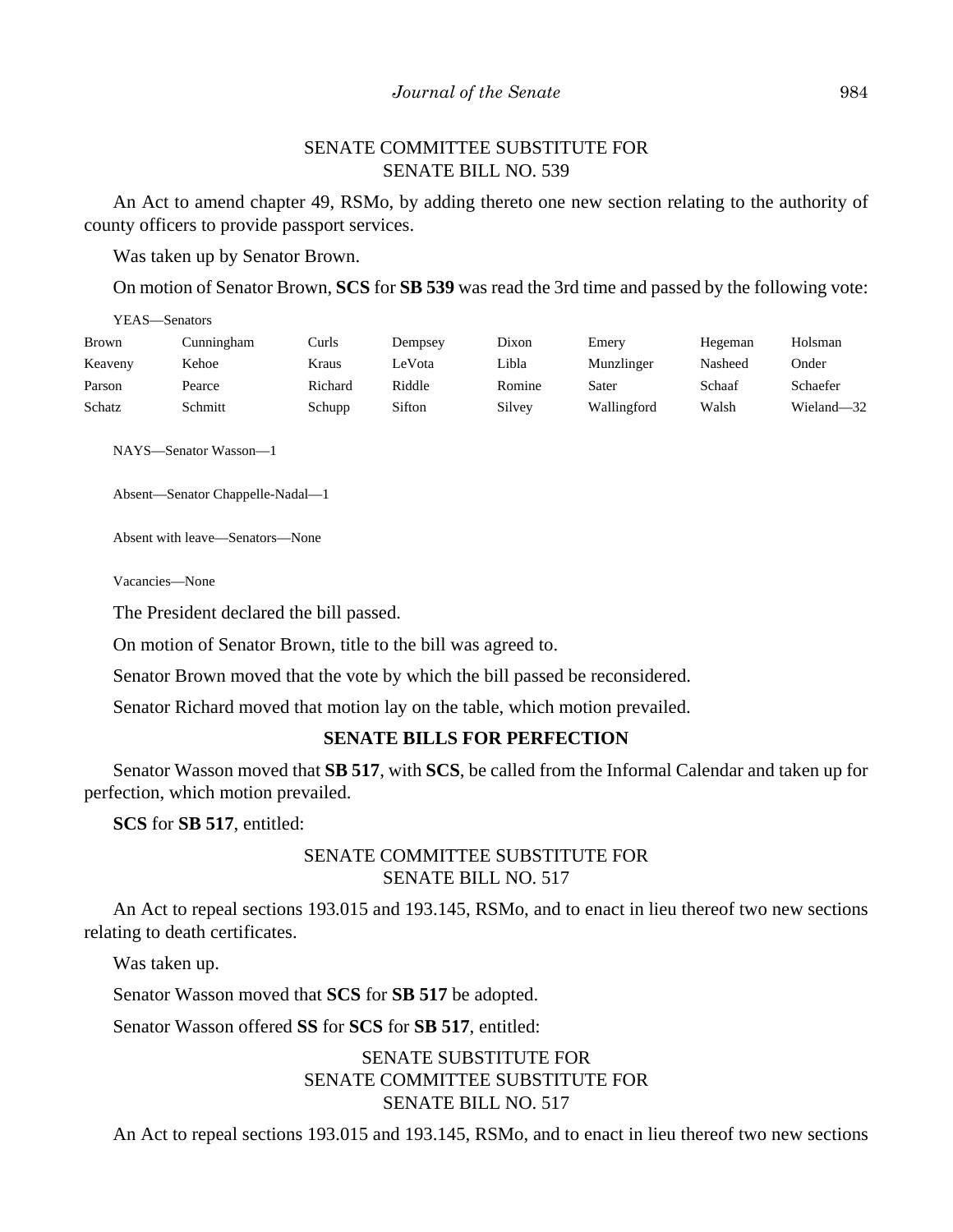relating to death certificates.

Senator Wasson moved that **SS** for **SCS** for **SB 517** be adopted, which motion prevailed.

On motion of Senator Wasson, **SS** for **SCS** for **SB 517** was declared perfected and ordered printed.

Senator Cunningham moved that **SB 488** be called from the Informal Calendar and taken up for perfection, which motion prevailed.

On motion of Senator Cunningham, **SB 488** was declared perfected and ordered printed.

Senator Schmitt moved that **SB 366** be called from the Informal Calendar and taken up for perfection, which motion prevailed.

Senator Schmitt offered **SS** for **SB 366**, entitled:

## SENATE SUBSTITUTE FOR SENATE BILL NO. 366

An Act to repeal section 166.435, RSMo, and to enact in lieu thereof two new sections relating to the Missouri higher education savings program, with a contingent effective date.

Senator Schmitt moved that **SS** for **SB 366** be adopted, which motion prevailed.

On motion of Senator Schmitt, **SS** for **SB 366** was declared perfected and ordered printed.

Senator Pearce moved that **SB 145**, with **SCS**, be called from the Informal Calendar and taken up for perfection, which motion prevailed.

**SCS** for **SB 145**, entitled:

## SENATE COMMITTEE SUBSTITUTE FOR SENATE BILL NO. 145

An Act to amend chapter 376, RSMo, by adding thereto one new section relating to the treatment of eating disorders.

Was taken up.

Senator Pearce moved that **SCS** for **SB 145** be adopted.

Senator Pearce offered **SS** for **SCS** for **SB 145**, entitled:

## SENATE SUBSTITUTE FOR SENATE COMMITTEE SUBSTITUTE FOR SENATE BILL NO. 145

An Act to amend chapter 376, RSMo, by adding thereto one new section relating to the treatment of eating disorders.

Senator Pearce moved that **SS** for **SCS** for **SB 145** be adopted, which motion prevailed.

On motion of Senator Pearce, **SS** for **SCS** for **SB 145** was declared perfected and ordered printed.

Senator Schatz moved that **SB 377** be called from the Informal Calendar and taken up for perfection, which motion prevailed.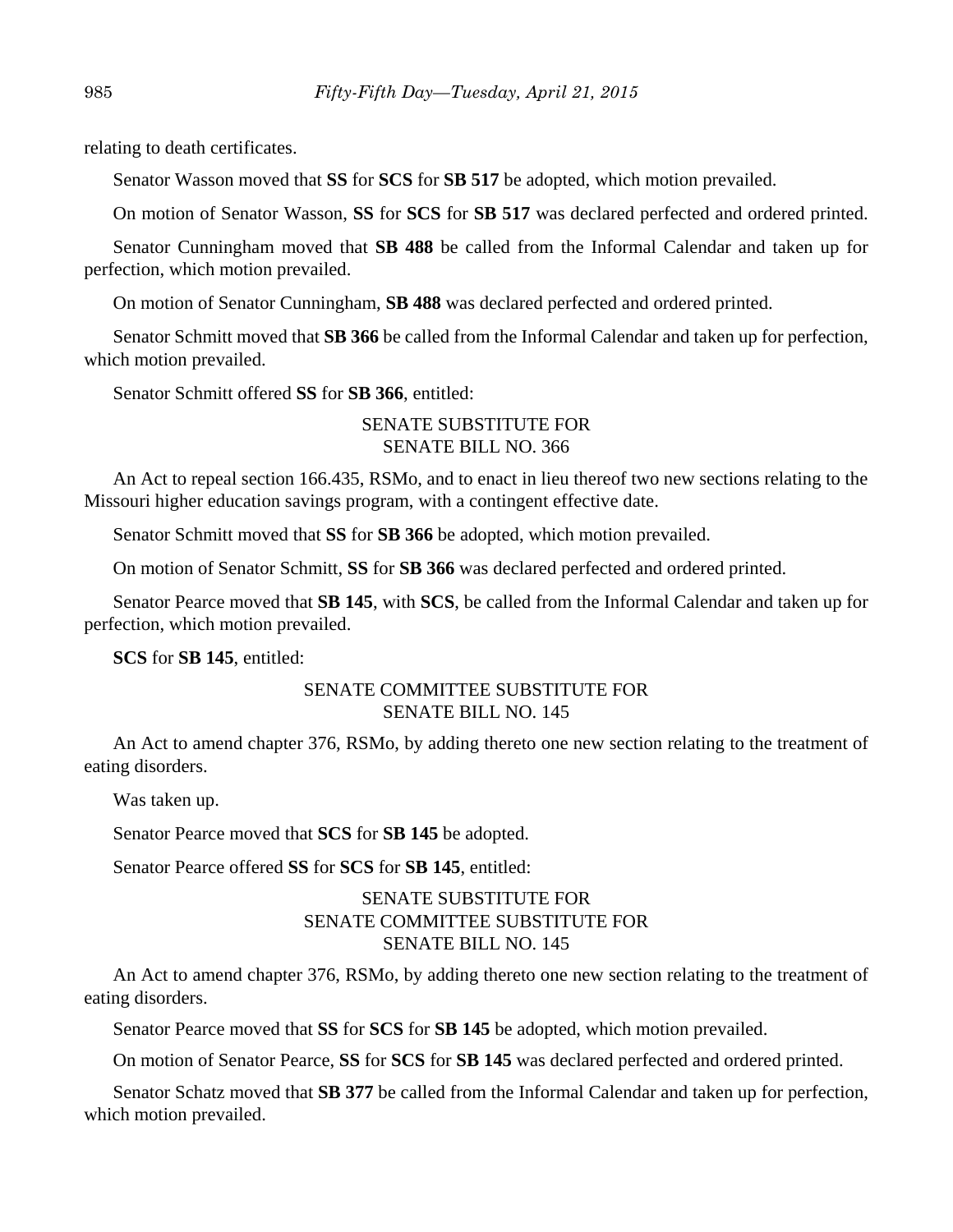Senator Kehoe assumed the Chair.

Senator Schatz offered **SA 1**, which was read:

#### SENATE AMENDMENT NO. 1

Amend Senate Bill No. 377, Page 10, Section 144.030, Line 343, by striking the words "bona fide"; and further amend said line, by inserting immediately after the word "state" the following: "**or a corporation that is not incorporated in this state**".

Senator Schatz moved that the above amendment be adopted, which motion prevailed.

Senator Onder assumed the Chair.

Senator Schatz moved that **SB 377**, as amended, be adopted, which motion prevailed.

On motion of Senator Schatz, **SB 377**, as amended, was declared perfected and ordered printed.

Senator Kehoe moved that **SB 232**, with **SCS**, be called from the Informal Calendar and taken up for perfection, which motion prevailed.

**SCS** for **SB 232**, entitled:

## SENATE COMMITTEE SUBSTITUTE FOR SENATE BILL NO. 232

An Act to repeal section 304.154, RSMo, and to enact in lieu thereof one new section relating to tow truck operations.

Was taken up.

Senator Kehoe moved that **SCS** for **SB 232** be adopted.

At the request of Senator Kehoe, **SB 232**, with **SCS** (pending), was placed on the Informal Calendar.

Senator Romine moved that **SB 142**, with **SCS** and **SS No. 2** for **SCS** (pending), be called from the Informal Calendar and again taken up for perfection, which motion prevailed.

At the request of Senator Romine, **SS No. 2** for **SCS** for **SB 142** was withdrawn.

Senator Romine offered **SS No. 3** for **SCS** for **SB 142**, entitled:

## SENATE SUBSTITUTE NO. 3 FOR SENATE COMMITTEE SUBSTITUTE FOR SENATE BILL NO. 142

An Act to amend chapter 640, RSMo, by adding thereto one new section relating to implementation impact reports.

Senator Romine moved that **SS No. 3** for **SCS** for **SB 142** be adopted.

Senator Pearce assumed the Chair.

Senator Munzlinger offered **SA 1**, which was read: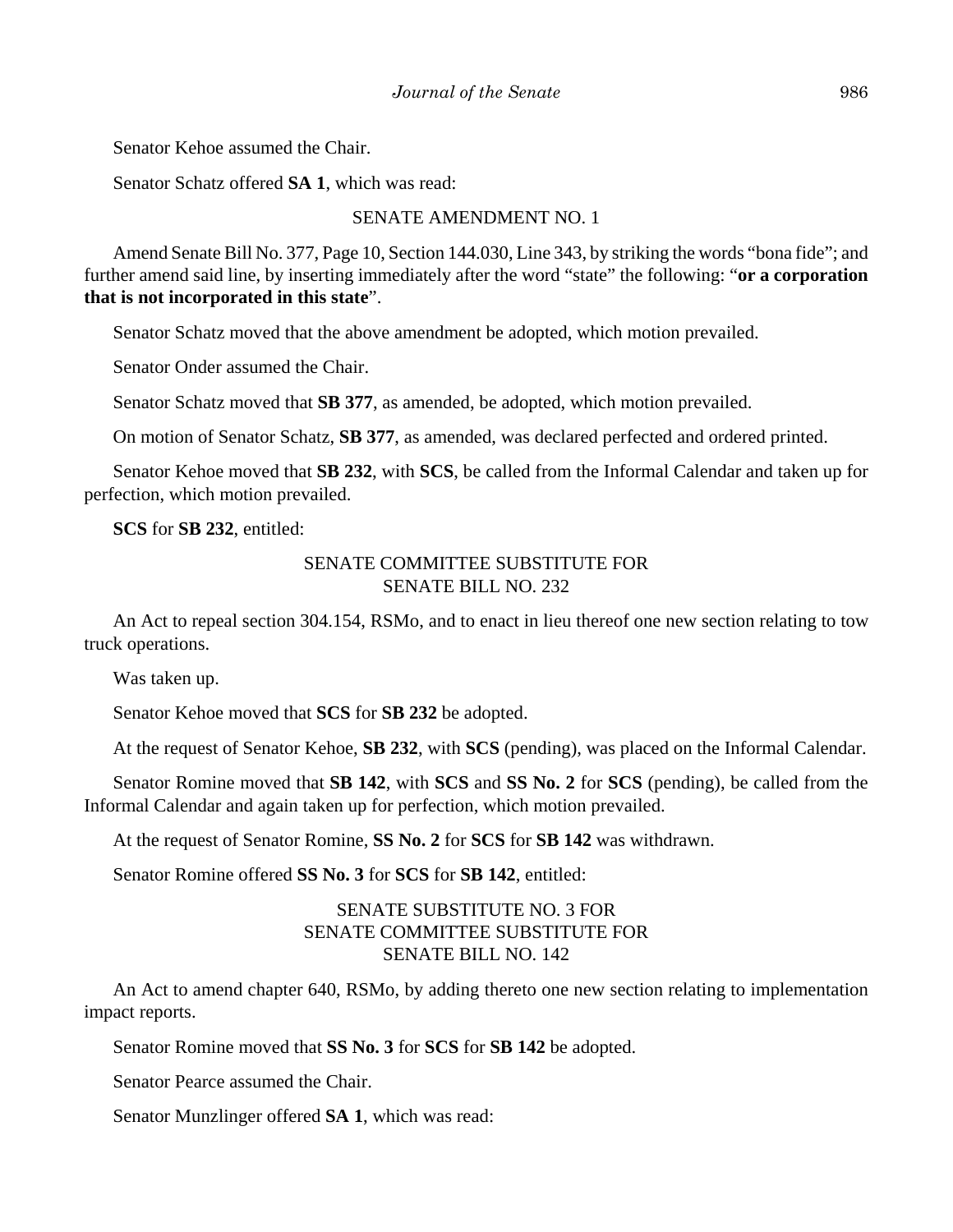#### SENATE AMENDMENT NO. 1

Amend Senate Substitute No. 3 for Senate Committee Substitute for Senate Bill No. 142, Page 1, Section 640.090, Line 16, by inserting after the word "commission," the following: "**the department of conservation,**".

Senator Munzlinger moved that the above amendment be adopted, which motion prevailed.

Senator Romine moved that **SS No. 3** for **SCS** for **SB 142**, as amended, be adopted, which motion prevailed.

On motion of Senator Romine, **SS No. 3** for **SCS** for **SB 142**, as amended, was declared perfected and ordered printed.

Senator Wasson moved that **SB 416** be called from the Informal Calendar and taken up for perfection, which motion prevailed.

Senator Wasson offered **SS** for **SB 416**, entitled:

## SENATE SUBSTITUTE FOR SENATE BILL NO. 416

An Act to repeal sections 194.119 and 214.208, RSMo, and to enact in lieu thereof two new sections relating to the disposition of dead bodies.

Senator Wasson moved that **SS** for **SB 416** be adopted, which motion prevailed.

On motion of Senator Wasson, **SS** for **SB 416** was declared perfected and ordered printed.

Senator Onder assumed the Chair.

Senator Dixon moved that **SB 199**, **SB 417** and **SB 42**, with **SCS**, be called from the Informal Calendar and taken up for perfection, which motion prevailed.

**SCS** for **SBs 199**, **417** and **42**, entitled:

## SENATE COMMITTEE SUBSTITUTE FOR

SENATE BILLS NOS. 199, 417 and 42

An Act to repeal section 563.046 as enacted by senate bill no. 491, ninety-seventh general assembly, second regular session, and section 563.046 as enacted by senate bill no. 60, seventy-ninth general assembly, first regular session, RSMo, and to enact in lieu thereof one new section relating to the use of deadly force by law enforcement officers, with an emergency clause for a certain section and an effective date for a certain section.

Was taken up.

Senator Dixon moved that **SCS** for **SBs 199**, **417** and **42** be adopted.

Senator Dixon offered **SS** for **SCS** for **SBs 199**, **417** and **42**, entitled:

## SENATE SUBSTITUTE FOR SENATE COMMITTEE SUBSTITUTE FOR SENATE BILLS NOS. 199, 417 and 42

An Act to repeal section 563.046 as enacted by senate bill no. 491, ninety-seventh general assembly, second regular session, and section 563.046 as enacted by senate bill no. 60, seventy-ninth general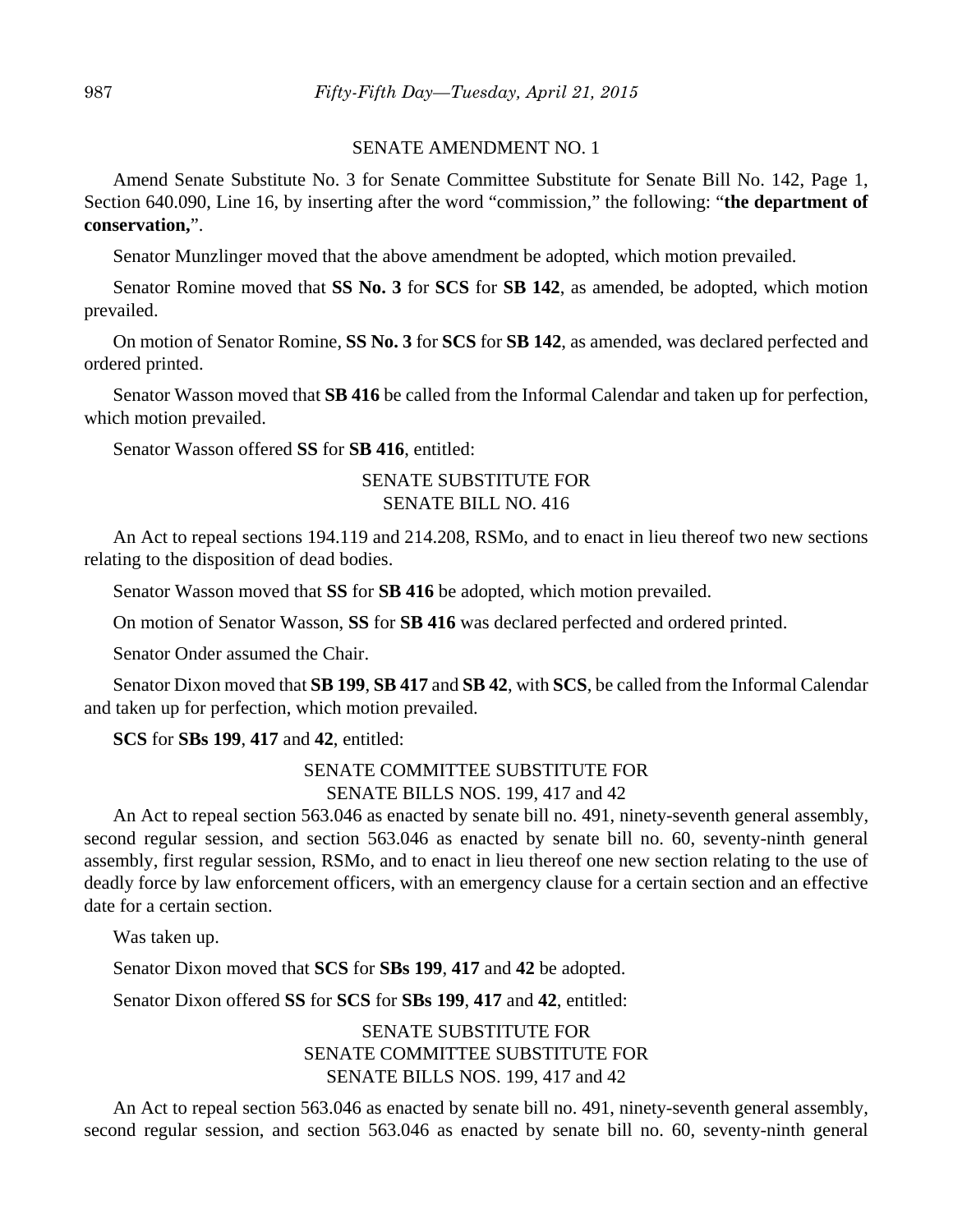assembly, first regular session, RSMo, and to enact in lieu thereof one new section relating to the use of deadly force by law enforcement officers, with an emergency clause for a certain section and an effective date for a certain section.

Senator Chappelle-Nadal offered **SA 1**:

#### SENATE AMENDMENT NO. 1

Amend Senate Substitute for Senate Committee Substitute for Senate Bills Nos. 199, 417 and 42, Page 1, In the Title, Lines 7-8, by striking the following: "the use of deadly force by law enforcement officers" and inserting in lieu thereof the following: "actions committed by government officials"; and

Further amend said bill, page 1, section A, line 6 of said page, by inserting after all of said line the following:

"**537.570. Every person who, under color of any statute, ordinance, regulation, custom, or usage, of the state of Missouri or any political subdivision thereof subjects, or causes to be subjected, any citizen of the United States or other person within the jurisdiction thereof to the deprivation of any rights, privileges, or immunities secured by the Missouri Constitution and laws of this state, or interferes or attempts to interfere, by threats, intimidation or coercion, with the exercise or enjoyment by any other person of rights secured by section 9 or section 15 of article I of the Missouri Constitution, shall be liable to the party injured in an action at law, suit in equity, or other proper proceeding for redress. The attorney general shall be authorized to bring a civil action on behalf of a party injured pursuant to this section.**"; and

Further amend the title and enacting clause accordingly.

Senator Chappelle-Nadal moved that the above amendment be adopted.

At the request of Senator Dixon, **SB 199**, **SB 417** and **SB 42**, with **SCS**, **SS** for **SCS** and **SA 1** (pending), was placed on the Informal Calendar.

#### **MESSAGES FROM THE HOUSE**

The following messages were received from the House of Representatives through its Chief Clerk:

Mr. President: I am instructed by the House of Representatives to inform the Senate that the House has taken up and passed **HCS** for **HB 807**, entitled:

An Act to repeal section 570.010 as enacted by house bill no. 1888, ninety-first general assembly, second regular session, section 570.030 as enacted by senate bill no. 491, ninety-seventh general assembly, second regular session, section 570.030 as enacted by senate bill no. 9, ninety-seventh general assembly, first regular session, and sections 217.360, 221.111, 452.315, 452.317, 456.950, 478.463, 513.430, 566.210, 566.211, 566.212, and 566.213, RSMo, and to enact in lieu thereof fourteen new sections relating to court proceedings, with penalty provisions.

In which the concurrence of the Senate is respectfully requested.

Read 1st time.

Also,

Mr. President: I am instructed by the House of Representatives to inform the Senate that the House has taken up and passed **HCS** for **SB 221**, entitled:

An Act to repeal sections 66.620, 72.150, and 72.401, RSMo, and to enact in lieu thereof four new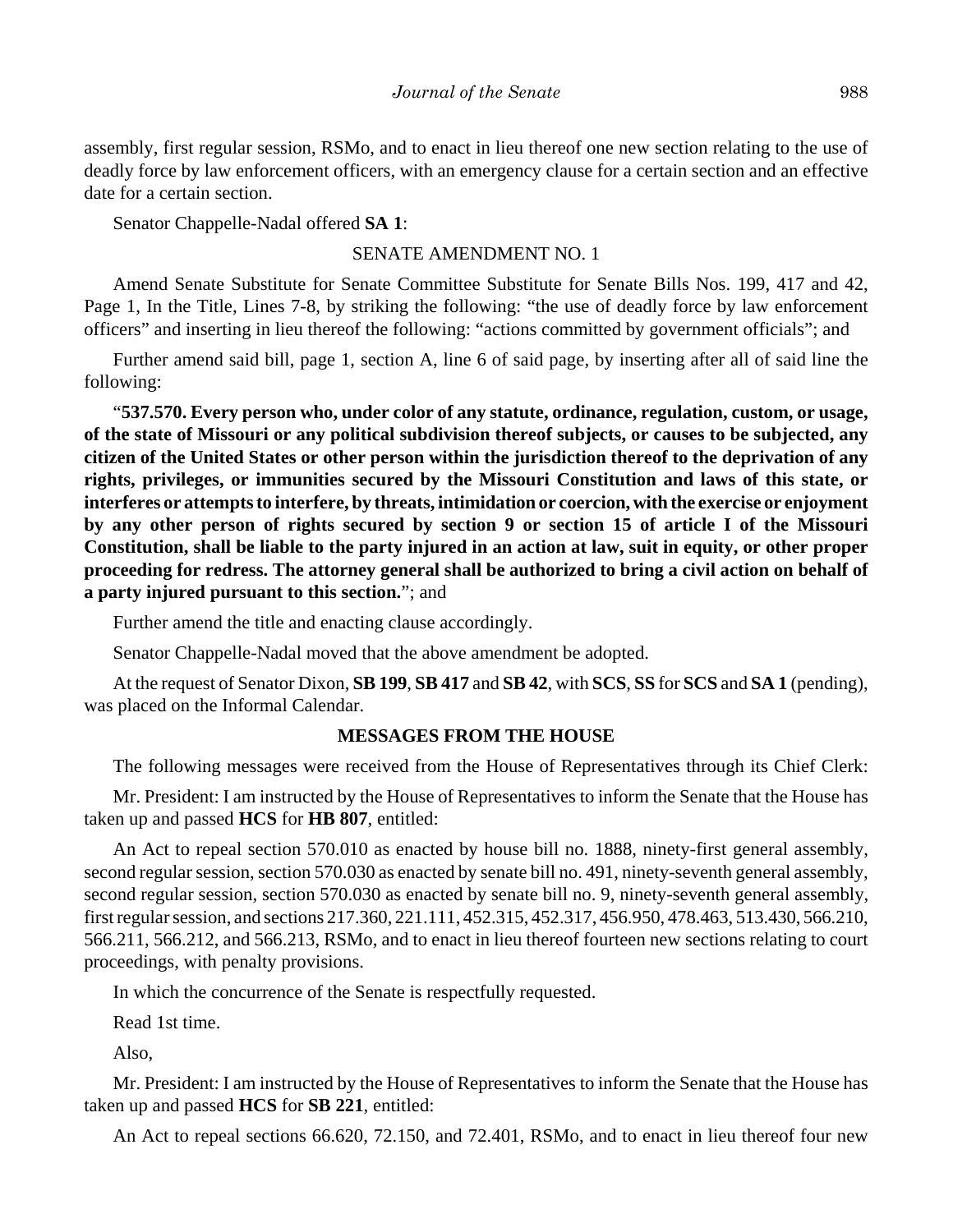sections relating to political subdivisions.

In which the concurrence of the Senate is respectfully requested.

## **REPORTS OF STANDING COMMITTEES**

Senator Richard, Chairman of the Committee on Rules, Joint Rules, Resolutions and Ethics, submitted the following reports:

Mr. President: Your Committee on Rules, Joint Rules, Resolutions and Ethics, to which were referred **SS** for **SCS** for **SB 87**; **SB 405**; **SS** for **SCS** for **SB 145**; **SS** for **SB 366**; **SB 488**; **SS** for **SCS** for **SB 517**; and **SB 377**, begs leave to report that it has examined the same and finds that the bills have been truly perfected and that the printed copies furnished the Senators are correct.

## **RESOLUTIONS**

Senator Kraus offered Senate Resolution No. 862, regarding Mark Bryan Myers, II, Grain Valley, which was adopted.

Senator Wieland offered Senate Resolution No. 863, regarding Lucas James Kramer, Imperial, which was adopted.

Senator Hegeman offered Senate Resolution No. 864, regarding Michael Ryan Farlow, Maryville, which was adopted.

Senator Hegeman offered Senate Resolution No. 865, regarding Trieva Danielle James, Osborn, which was adopted.

Senator Hegeman offered Senate Resolution No. 866, regarding Lukas Erickson, Maryville, which was adopted.

Senator Sater offered Senate Resolution No. 867, regarding the Fiftieth Wedding Anniversary of Mr. and Mrs. Carl Albert Sparks, Branson, which was adopted.

Senator Dempsey offered Senate Resolution No. 868, regarding the Old Stone Chapel, St. Charles, which was adopted.

Senator Dempsey offered Senate Resolution No. 869, regarding the Northrop Grumman / Cutting Edge Optronics, Saint Charles, which was adopted.

Senator Dempsey offered Senate Resolution No. 870, regarding Patricia "Trish" Frank, which was adopted.

Senator Dempsey offered Senate Resolution No. 871, regarding the Baue Funeral Homes, St. Charles, which was adopted.

Senator Dempsey offered Senate Resolution No. 872, regarding the Missouri Artists on Main, St. Charles, which was adopted.

Senator Dempsey offered Senate Resolution No. 873, regarding the Bike Shop Café, St. Charles, which was adopted.

Senator Dempsey offered Senate Resolution No. 874, regarding Ciara McDaniel, Saint Charles, which was adopted.

Senator Cunningham offered Senate Resolution No. 875, regarding Haolin "King" Ma, Chongqing, China, which was adopted.

#### **COMMUNICATIONS**

Senator Emery submitted the following: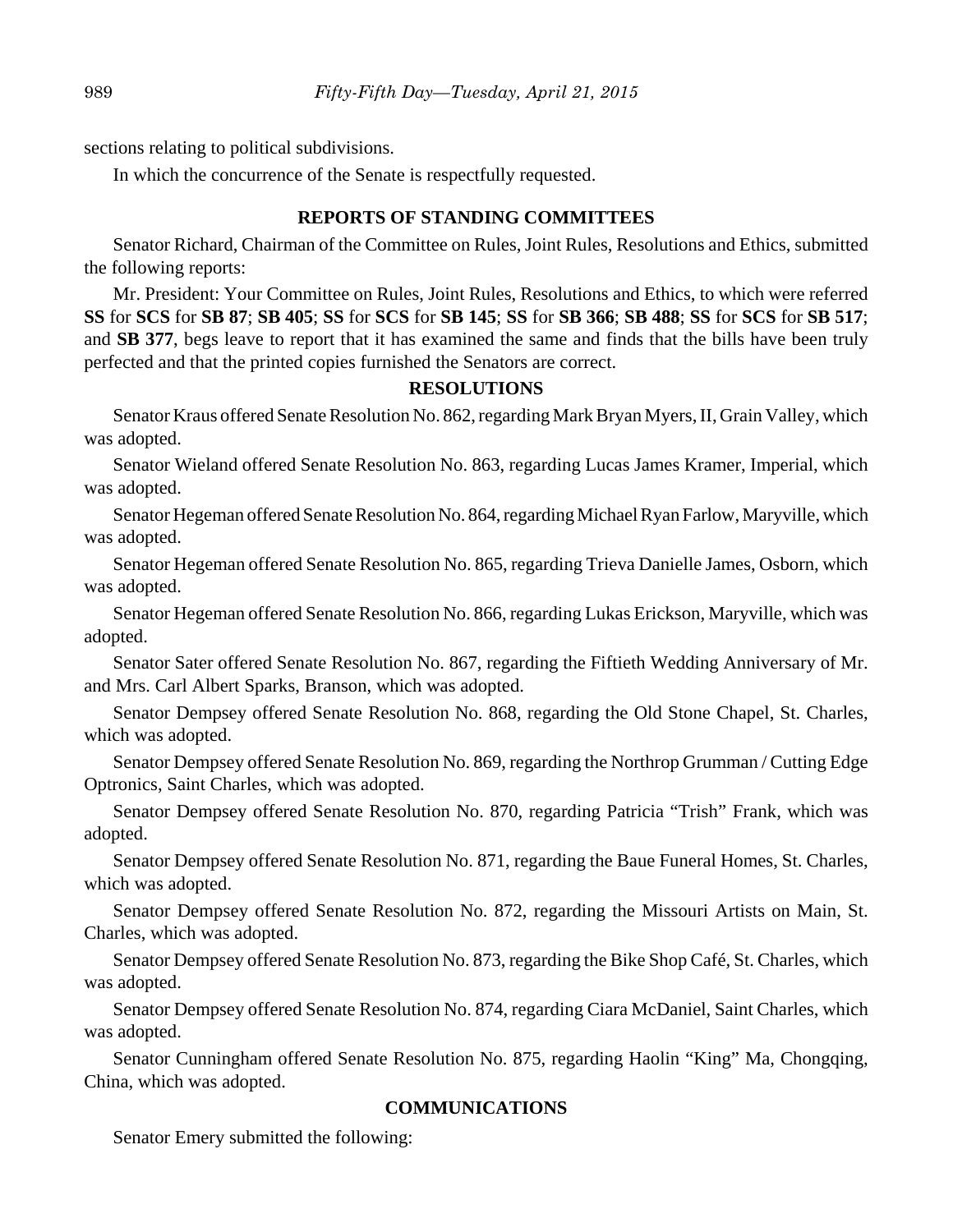April 21, 2015

Adriane Crouse Secretary of the Senate, Missouri Senate State Capitol, Room 325 Jefferson City, MO 65101

Dear Madame Secretary:

Pursuant to Senate Rule 45, I respectfully request House Bill 149 be removed from the Consent Calendar.

Sincerely,

Ed Emery

Also,

April 21, 2015

Adriane Crouse Secretary of the Senate, Missouri Senate State Capitol, Room 325 Jefferson City, MO 65101

Dear Madame Secretary:

Pursuant to Senate Rule 45, I respectfully request Senate Committee Substitute for House Bills 522, 34, 133, 134, 810, 338, & 873 be removed from the Consent Calendar.

Sincerely,

mery Ed Emery

#### **INTRODUCTIONS OF GUESTS**

Senator Hegeman introduced to the Senate, Gary and Diann Jones, and their son, Matt, Stanberry.

Senator Onder introduced to the Senate, Martha, Hayley and Madison Clark, Lake St. Louis.

Senator Schaefer introduced to the Senate, Coaches Jill Nagel, Meagan Halphin, Katherine Harry, Kate Ruppe and Patty Thorne; and players Sophie Cunningham, Bri Ellis, Kanisha Green-McClain, Kelsey Knorr, Payton McCallister, Carly Offerdahl, Cierra Porter, Avery Schroeder and Madison Treece, Rock Bridge Lady Bruins Class 5 State Basketball Champions, Columbia.

The President introduced to the Senate, Vivek, Vishal and BalBir Singh Malik, and Dr. Naresh Khatri.

Senator Pearce introduced to the Senate, Brad Hogan, Richmond.

Senator Parson introduced to the Senate, Principal, Dr. Joel Cary; teacher, Cheryl Choate; and forty-six eighth grade students from Marion C. Early School, Morrisville.

Senator Dixon introduced to the Senate, students from Greenwood School, Springfield.

Senator Kehoe introduced to the Senate, Mayor Carrie Tergin, Jefferson City; Gaspare Calvaruso, his wife, Melissa, and sons, Vito, Vinnie and Nic, and his sister, Donna Meyer, St. Louis; and his cousin Marco.

Senator Kraus introduced to the Senate, former Representative Connie Cierpiot, Lee's Summit.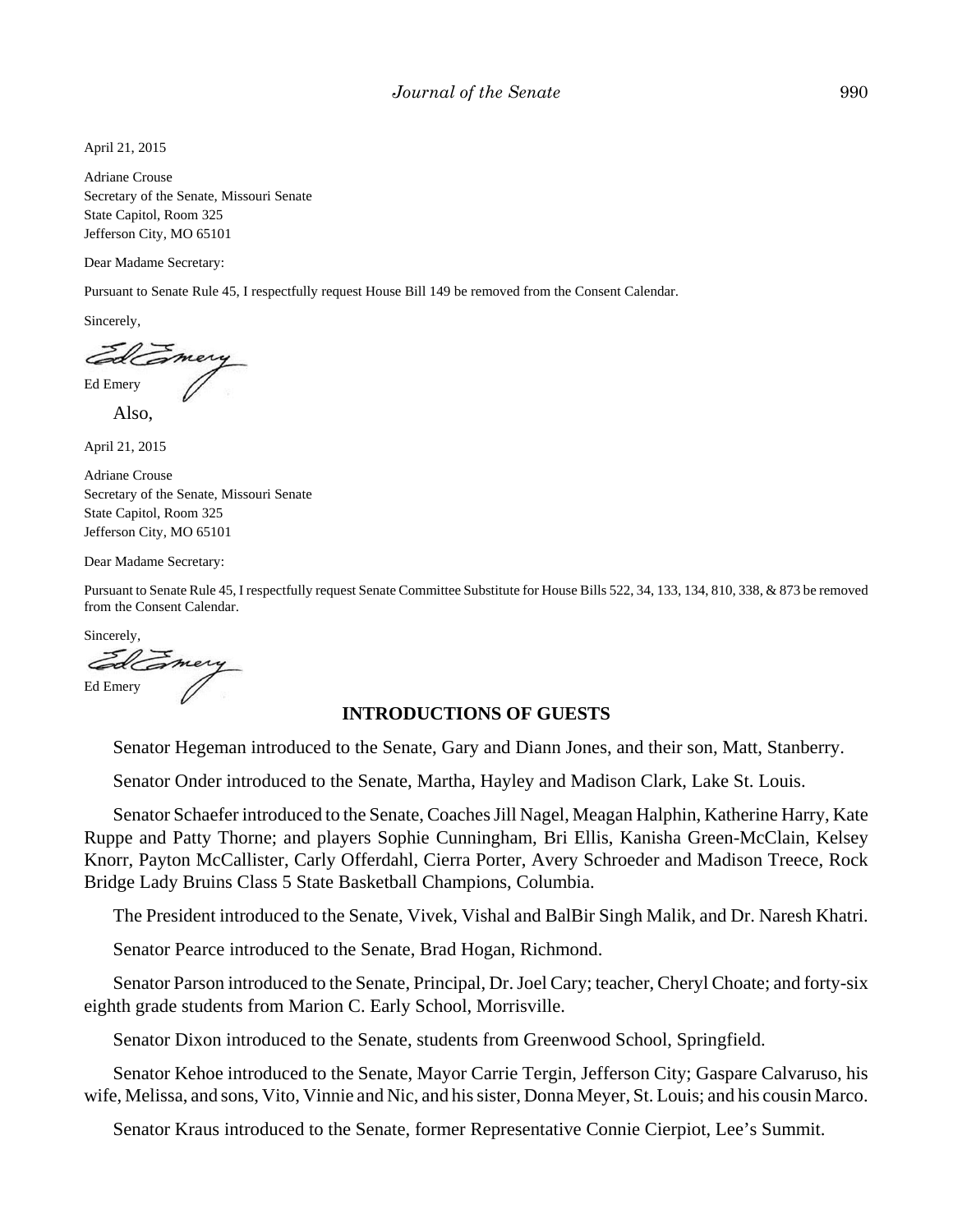On behalf of Senator Kehoe, the President introduced to the Senate, Chris Beyer, Linn.

Senator Pearce introduced to the Senate, Heidi Ruhnke, Monique Agueros and Kimberly Watson, Warrensburg.

On motion of Senator Richard, the Senate adjourned under the rules.

## SENATE CALENDAR  $\overline{\phantom{a}}$

## FIFTY-SIXTH DAY–WEDNESDAY, APRIL 22, 2015 \_\_\_\_\_\_

## FORMAL CALENDAR

## HOUSE BILLS ON SECOND READING

HCS for HB 1084 HCS for HB 796 HCS for HB 752 HCS for HB 734 HB 684-Koenig HCS for HB 1002 HB 832-Brown (57)

HCS for HB 976 HB 1093-Houghton HCS for HB 377 HB 691-Leara HB 940-Jones HCS for HB 807

## THIRD READING OF SENATE BILLS

- 1. SCS for SBs 1, 22, 49 & 70-Pearce (In Fiscal Oversight)
- 2. SCS for SB 56-Munzlinger (In Fiscal Oversight)
- 3. SS for SB 201-Dixon (In Fiscal Oversight)
- 4. SB 203-Dixon (In Fiscal Oversight)
- 5. SS#2 for SB 386-Keaveny (In Fiscal Oversight)
- 6. SB 200-Dixon (In Fiscal Oversight)
- 7. SS for SB 476-Kehoe
	- (In Fiscal Oversight)
- 8. SS for SCS for SB 354-Sater (In Fiscal Oversight)
- 9. SB 141-Parson (In Fiscal Oversight)
- 10. SB 352-Schaefer (In Fiscal Oversight)
- 11. SS for SB 314-Wallingford
- 12. SS for SCS for SB 87-Emery
- 13. SB 405-Hegeman
- 14. SS for SCS for SB 145-Pearce
- 15. SS for SB 366-Schmitt
- 16. SB 488-Cunningham
- 17. SS for SCS for SB 517-Wasson
- 18. SB 377-Schatz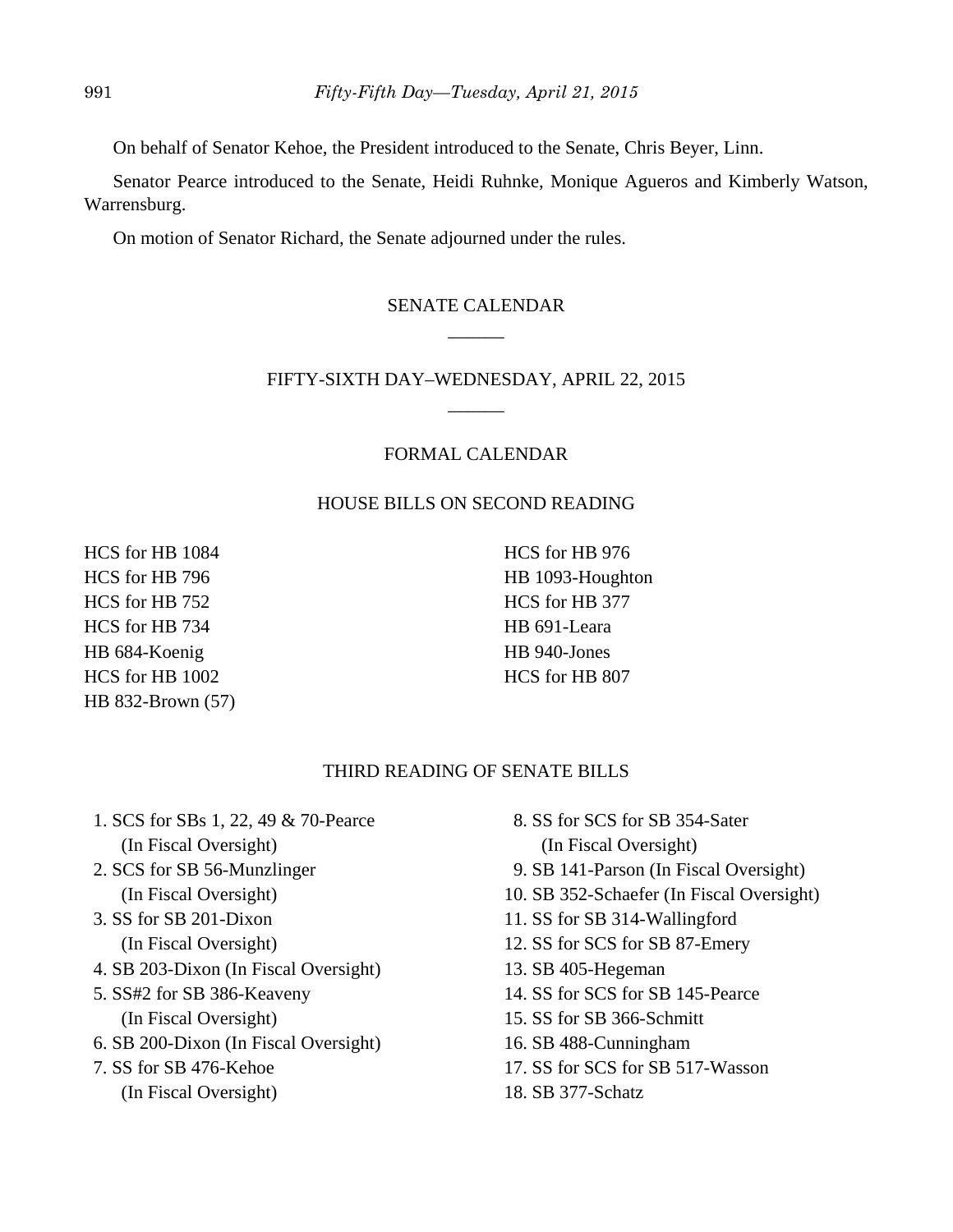## SENATE BILLS FOR PERFECTION

- 1. SB 497-Hegeman 2. SB 266-Schaefer, with SCS 3. SB 360-Parson, with SCS 4. SB 313-Wallingford, with SCS 5. SBs 451, 307, 100 & 165-Dixon, with SCS 6. SB 432-Onder, with SCS 7. SB 528-Sater 8. SB 455-Kehoe 9. SB 392-Wieland
- 10. SB 44-Nasheed, with SCS
- 11. SB 471-Schaaf
- 12. SB 177-Munzlinger, with SCS
- 13. SB 442-Schaefer
- 14. SB 46-Holsman
- 15. SB 520-Kehoe, with SCS
- 16. SB 409-Wallingford, with SCS
- 17. SB 427-Sifton, with SCS
- 18. SB 533-Riddle
- 19. SB 286-Schaaf and Silvey
- 20. SB 267-Schaefer, with SCS
- 21. SB 220-Kehoe

#### HOUSE BILLS ON THIRD READING

- 1. HB 92-Miller (Kehoe) 2. HB 514-Leara (Schmitt) 3. HB 458-Allen, with SCS (Schmitt) 4. HB 515-Leara (Keaveny) 5. HJR 1-Dugger (Kraus) (In Fiscal Oversight)
- 6. HB 152-Haahr, with SCS (Dempsey)
- 7. HB 108-McCaherty (Dixon)
- 8. HCS for HB 50, with SCS (Parson) (In Fiscal Oversight)
- 9. HCS for HB 777 (Kraus)
- 10. HB 556-Wood, with SCS (Wallingford) (In Fiscal Oversight)
- 11. HB 836-Ross (Libla)
- 12. HCS for HJR 34, with SCS

## INFORMAL CALENDAR

## THIRD READING OF SENATE BILLS

SS#2 for SB 475-Dempsey

## SENATE BILLS FOR PERFECTION

SB 37-Romine, with SCS & SA 1 (pending) SB 53-Schaaf, with SS (pending) SB 55-Munzlinger SB 59-Dixon SB 69-LeVota, with SCS SB 80-Dixon, with SCS

SB 91-Dixon, with SCS

SBs 112, 212, 143 & 234-Dixon, with SCS SB 151-Sater SB 159-Parson SB 167-Schaaf, with SCS SBs 199, 417 & 42-Dixon, et al, with SCS, SS for SCS & SA 1 (pending) SB 225-Romine, with SCS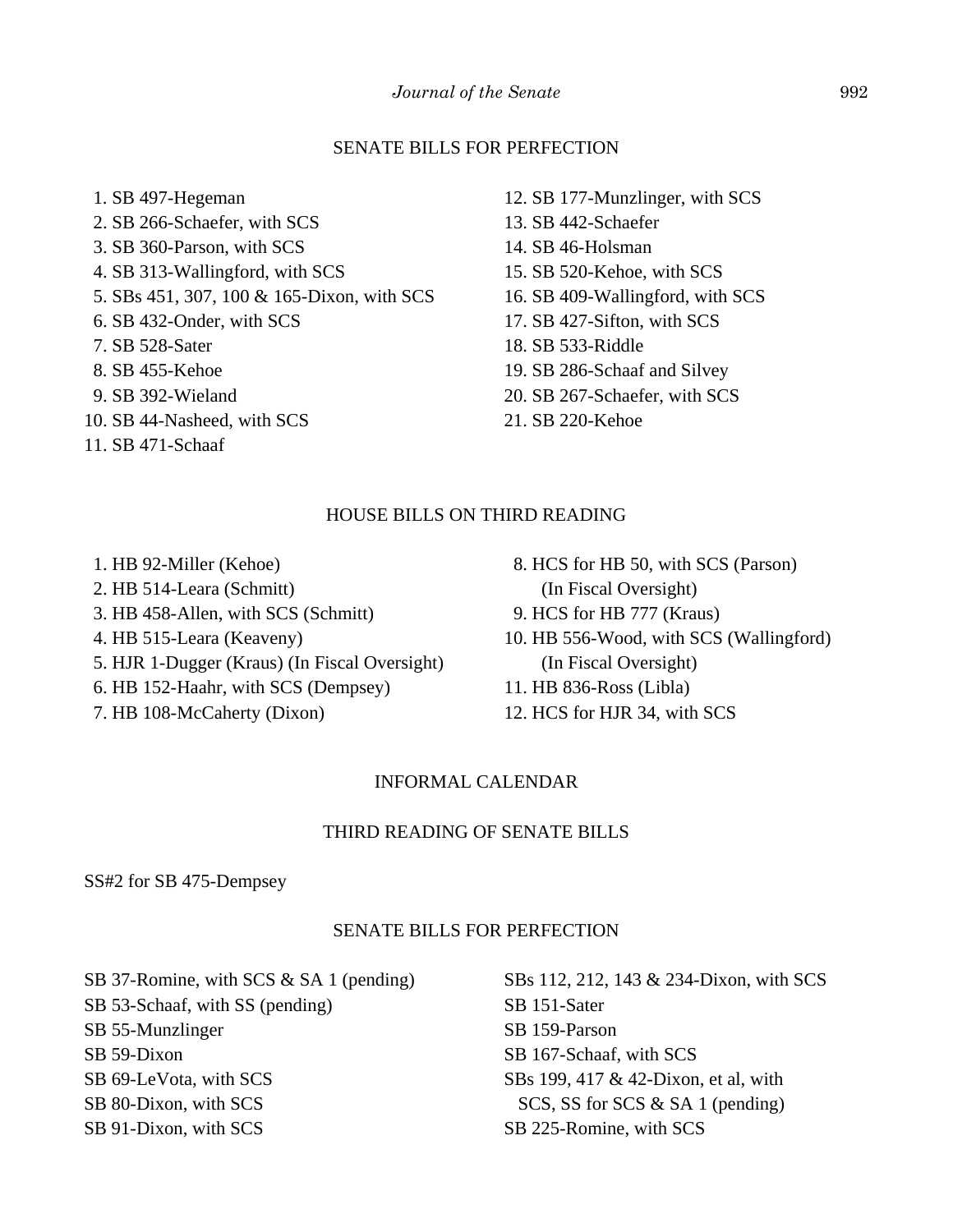SB 227-Emery, with SS (pending) SB 232-Kehoe, with SCS (pending) SB 233-Kehoe, with SCS & SA 2 (pending) SB 268-Pearce, with SCS SB 299-Pearce SB 302-Riddle, with SCS (pending) SB 304-Keaveny, with SCS SB 305-Onder SBs 331 & 21-Libla, with SCS & SS for SCS (pending) SB 339-Munzlinger, with SS (pending) SB 358-Kehoe SB 371-Munzlinger SB 372-Keaveny, with SCS (pending)

SB 373-Libla SB 400-Onder, with SS (pending) SB 420-Schmitt SB 424-Pearce, with SA 1 (pending) SB 433-Dixon and Dempsey SB 452-Schmitt, et al, with SA 1 & point of order (pending) SB 463-Dixon SB 469-Munzlinger SB 481-Onder, with SCS SB 540-Libla, with SS (pending) SB 567-Chappelle-Nadal, et al SJR 7-Richard and Wallingford SJR 12-Onder, with SCS (pending)

## CONSENT CALENDAR

## House Bills

Reported 4/9

HB 125-Black (Romine)

Reported 4/15

| HB 41-Wood, with SCS (Kehoe)      | HB 874-Remole (Munzlinger)             |
|-----------------------------------|----------------------------------------|
| HB 511-Mathews (Schatz)           | HB 1116-Rehder (Libla)                 |
| HB 88-Walton Gray (Walsh)         | HB 1119-Redmon                         |
| HB 326-Leara (Kehoe)              | HB 979-Dugger (Pearce)                 |
| HB 361-Spencer (Riddle)           | HB 1052-Miller (Wasson)                |
| HB 400-Peters                     | HB 1098-Crawford, with SCS (Kraus)     |
| HB 402-Phillips (Sater)           | HB 391-Gosen (Parson)                  |
| HB 403-Phillips, with SCS (Sater) | HB 343-Lair, with SCS (Wieland)        |
| HB 404-Phillips (Sater)           | HB 947-Wiemann, with SCS (Wallingford) |
| HB 567-Dunn (Curls)               | HB 179-Chipman (Brown)                 |
| HB 629-Leara (Silvey)             | HB 269-Miller (Kehoe)                  |
| HB 778-Ruth                       | HB 650-Cornejo (Schaefer)              |
| HB 859-Dunn (Curls)               | HB 869-Solon (Schatz)                  |
| HB 861-Fitzwater (49) (Wasson)    |                                        |
|                                   |                                        |